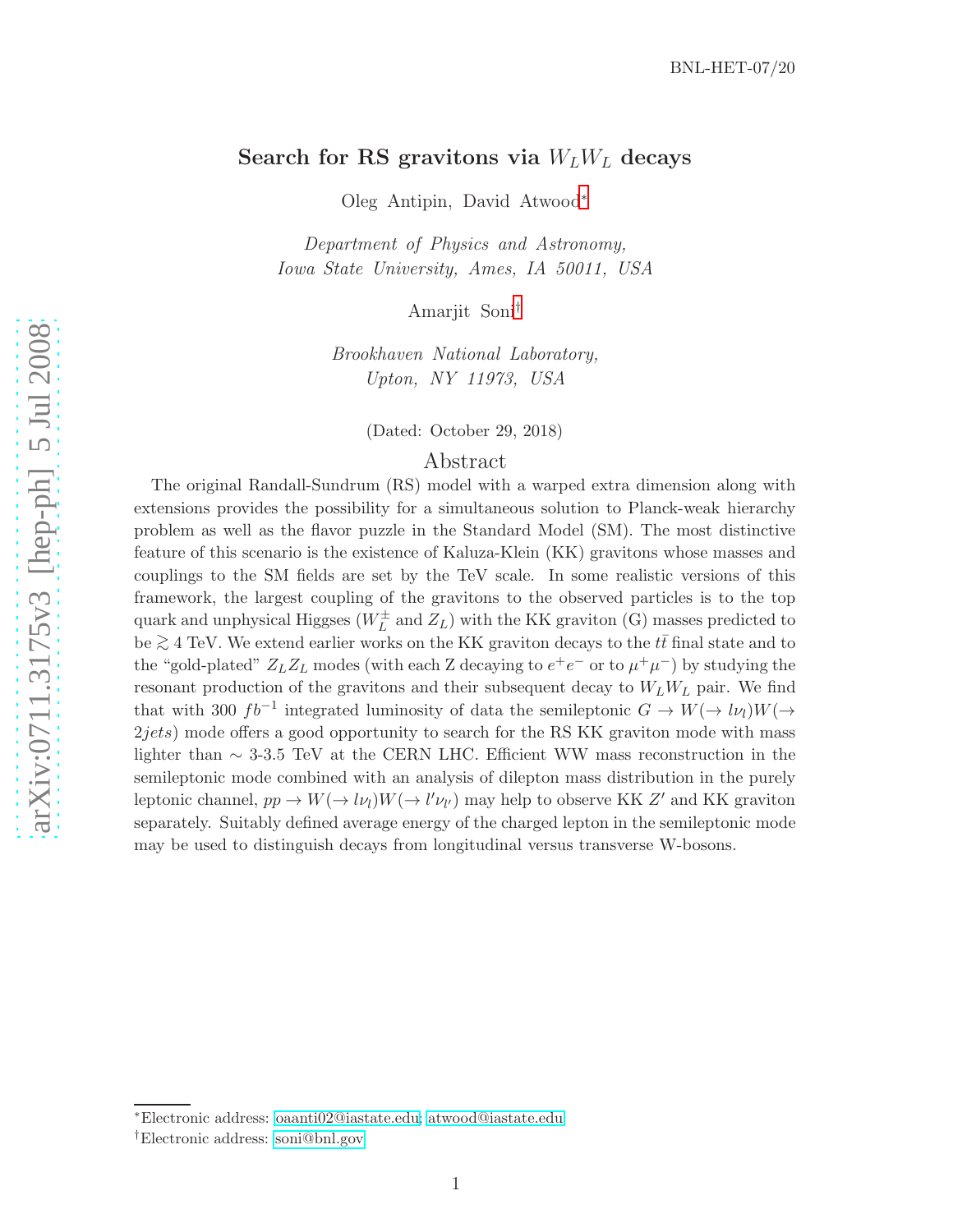### I. INTRODUCTION

String theories inspired particle physicists to solve the problems present in the SM by introducing extra dimensions. Arkani-Hamed, Dimopolulos and Dvali (ADD) [\[1](#page-16-0)] proposed existence of n large extra-dimensions with factorizable geometry. In their construction SM fields are confined to our four-dimensional world. In this paper we focus instead on the Randall-Sundrum framework which uses the idea of a warped extra dimension [\[2](#page-16-1)]. Both scenarios predict existence of KK gravitons. Coupling of each individual ADD graviton to the SM field is suppressed by the Planck scale, but summation over almost continuous spectrum of them compensates for the suppression. RS gravitons, in contrast, have their masses and couplings at the TeV scale and therefore should appear in experiment as widely separated resonances.

The original RS model as well as all of its extensions are based on a slice of  $AdS_5$ space. At the endpoints of this five-dimensional space two branes are placed which are usually labeled as an ultraviolet (UV) brane and a Planck brane and the large hierarchy of scales is solved by a geometrical exponential factor. Postulating modestsized  $5<sup>th</sup>$  dimension with radius R and curvature k the TeV/Planck  $\sim e^{-k\pi R}$  ratio of scales can be numerically obtained by setting kR  $\approx$ 11. If we assume that all SM fields are localized on the TeV brane, higher dimensional operators in the 5D effective theory will give large contributions to flavor changing neutral current processes and electroweak precision observables. Also to solve hierarchy in the observed fermion masses we need to have different fermion Yukawa couplings for different flavors. A natural way to accomplish this proposed by [\[3,](#page-16-2) [4\]](#page-16-3) is to allow SM fields to propagate in the extra dimension. In this scenario light fermions are localized near the Planck brane while heavier ones near the TeV brane and, thus, the problem of fermion masses is solved since Higgs field, localized at the TeV brane will couple weakly to former and strongly to latter fermions. As a consequence, the KK graviton whose profile is peaked at the TeV brane will couple mostly to the top quark as well as to the Higgs (or, by equivalence theorem, to the longitudinal W and Z bosons) [\[5](#page-16-4), [7](#page-16-5), [8\]](#page-16-6).

Thus, the promising channels to observe RS gravitons are those where produced gravitons are decaying to fields localized near the TeV brane. Search for the KK gravitons using its decays to the top quarks was performed in [\[5](#page-16-4)]. The 4-lepton signal through the decay to a pair of  $Z_L$ 's was studied in [\[7](#page-16-5)]. Reconstruction possibility of the Z's via their leptonic decays makes this a uniquely clean mode. Both analyses concluded that with  $\sim 100-300 fb^{-1}$  of data provided by LHC the gravitons of masses up to ∼2 TeV can be probed.

In this paper we will study purely leptonic  $G \to W_L W_L \to l \bar{\nu}_l l' \nu_{l'}$  and semileptonic modes, i.e.  $(W \to l\nu)(W \to jets)$  from the decay of  $W_L$  pair. Our analysis suggests that we may be able to observe RS KK graviton mode with mass up to about ∼ 3-3.5 TeV as well as to separate its contribution from that of the RS KK Z'; thus, if they exist at all, providing strong evidence in favor of the RS framework [\[9\]](#page-16-7). Our strategy relies on the fact that in the class of models we are working  $m_1^G \approx 1.5 m_1^{Z'}$  for the lightest KK masses of the graviton and the gauge fields [\[31\]](#page-17-0).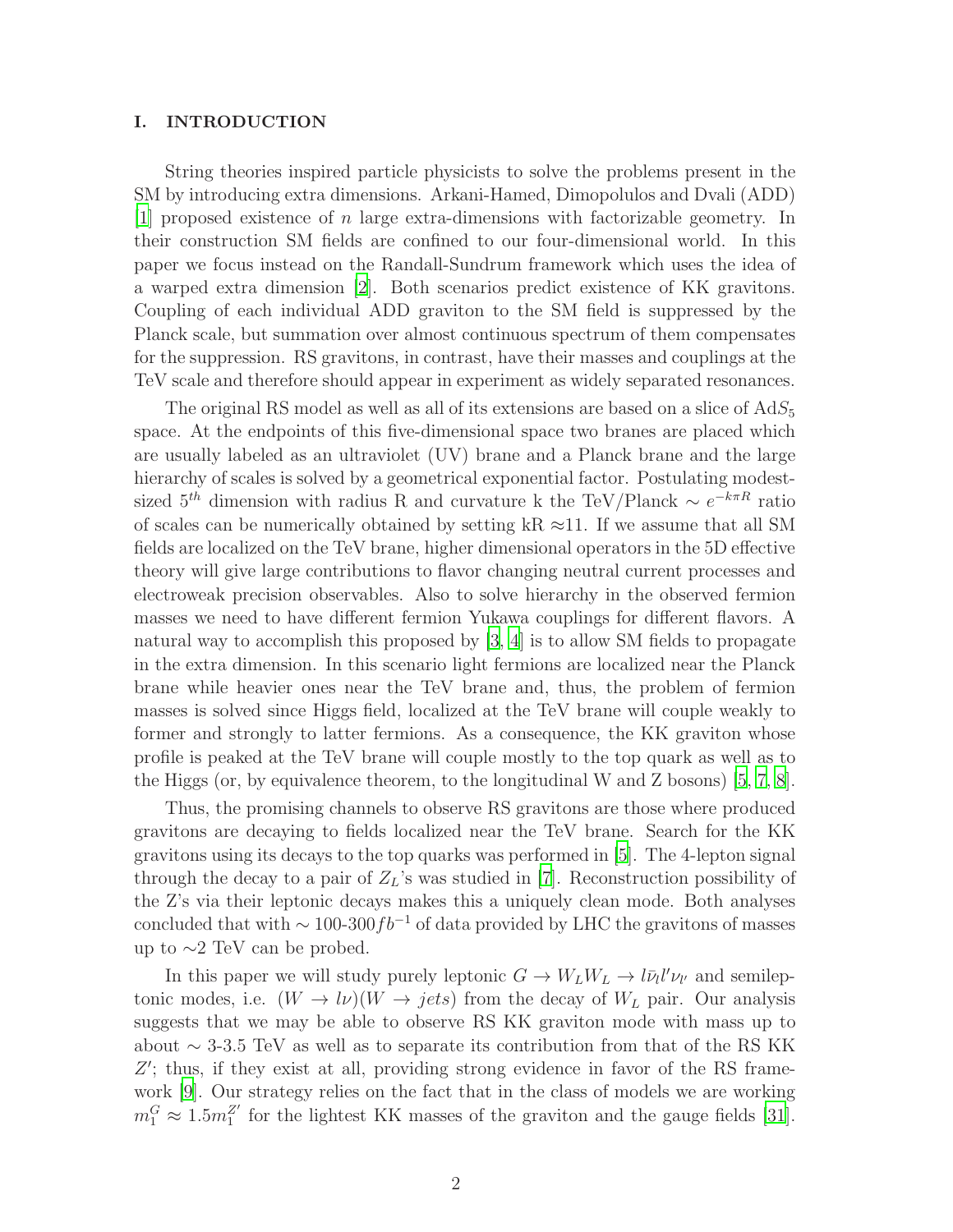Thus, since  $Z'$  has only  $2/3$  of the graviton mass and since cross-section falls quickly as we go up in mass of the resonance being produced, we may expect that the gauge KK modes would be more accessible [\[10,](#page-17-1) [11,](#page-17-2) [12](#page-17-3)]. Then, by making use of the above relationship between masses, we may look for the presence of the graviton in some other mode(s) where they could be well separated. In particular, we will show that using the purely leptonic mode to observe KK Z' (where graviton contribution will be hard to see due to its higher mass) we then may use the semileptonic mode with the knowledge of  $Z'$  mass to pin down the graviton contribution. However, the last channel is challenging as it requires to distinguish two collimated jets from highly boosted W boson from one QCD jet. Therefore, in addition to WW irreducible SM background, we include  $W + 1$  jet background in our study for this mode.

The reason for the enhancement of the graviton signal in the WW channel compared to the ZZ mode lies in the fact that the branching ratio (BR) to a  $W_L$ pair is twice as big as the BR to a  $Z_L$  pair. In addition to that,  $Br(W \to hadrons) \approx$ 2/3 and Br( $W \to l\nu$ )  $\approx 1/9$  compared to Br  $(Z \to l^+l^-) \approx 3.3\%$ , where l indicates each type of the lepton, not sum over them [\[13\]](#page-17-4). Also, it is worth mentioning that a RS graviton decays to top quark pairs about  $\sim 70\%$  of the time compared to  $\sim 15\%$ for a  $W_L$  pair. The important point for the tt final state, however, is that the KK gluon couples to the top pair as well and surpasses graviton production [\[10,](#page-17-1) [11\]](#page-17-2). Also, the reconstruction of such energetic tops far away from the  $t\bar{t}$  production threshold might be an additional challenge.

The main experimental problem in using the WW final state with subsequent leptonic decays is the presence of one or two neutrinos. In particular, we most probably will not be able to reconstruct WW mass in the leptonic case; although this channel will be a useful discovery channel to reveal the existence of KK gauge bosons. Then, we will show that the semileptonic mode should be able to see both signals as they will be well separated due to the significant mass differences mentioned before.

To summarize, our channels allow us to probe first RS KK graviton mode with mass below 3-3.5 TeV and, also, to distinguish it from the contributions of RS spin-1 KK gauge bosons. Certainly, the full establishment of the existence of spin-2 graviton from the RS model will need combined analysis of modes discussed in this paper with other decay modes considered before in the literature [\[5,](#page-16-4) [7\]](#page-16-5). The role of the  $Z_L Z_L$  mode is extremely important as this mode is forbidden for  $Z$ 's to decay into. Note, though, that the "gold-plated" nature of this special mode, with each Z decaying to  $e^+e^-$  and  $\mu^+\mu^-$ , comes at the price of needing a higher luminosity [\[9\]](#page-16-7). Thus, with the strategy discussed above and better statistics in (semi)leptonic modes of W's, we may optimistically have evidence for the RS gravitons.

### II. MODEL

We closely follow the model discussed in [\[7](#page-16-5)] and briefly review it here. As discussed above, we allow SM fields to propagate in the extra dimension and distribute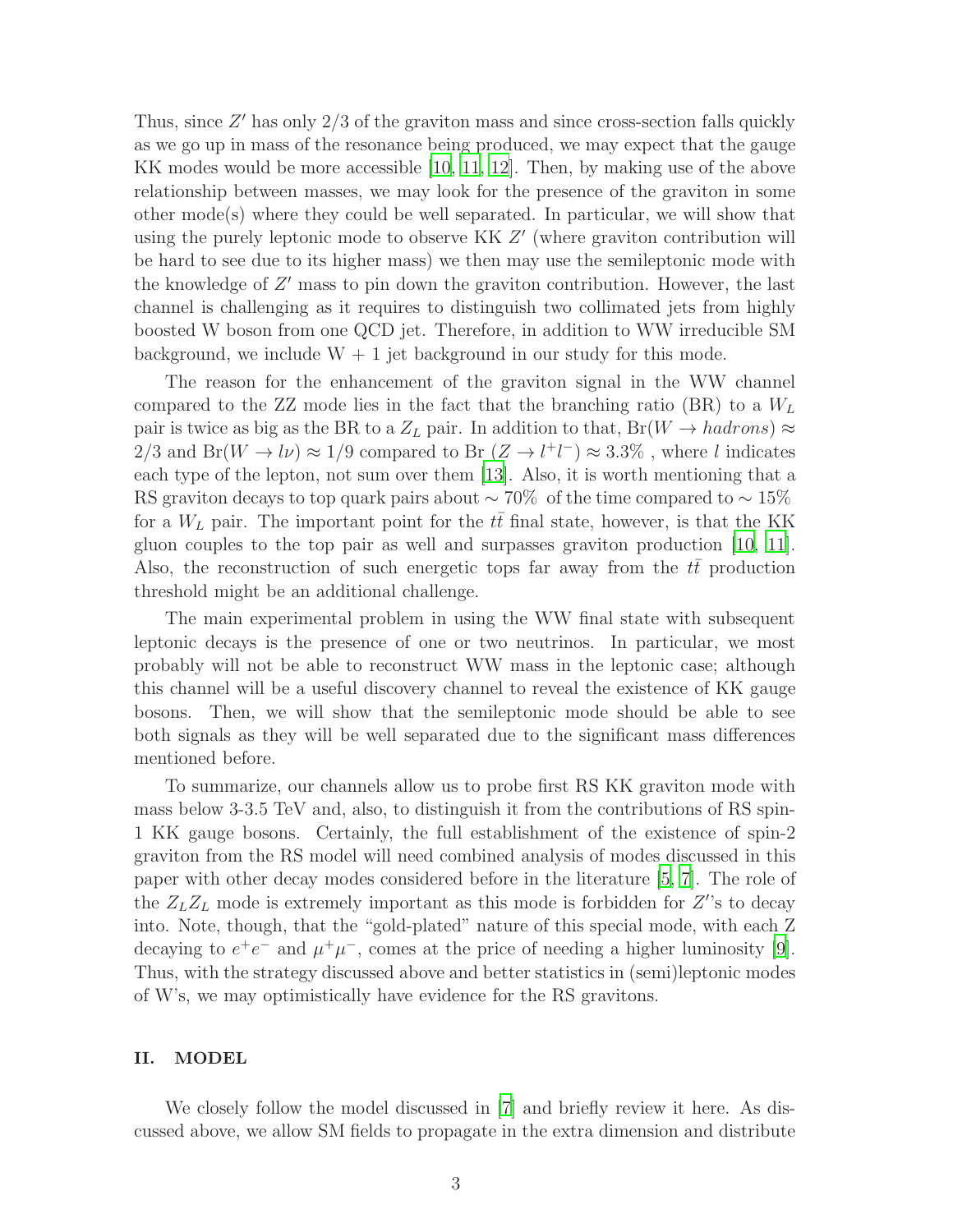fermions along it to generate observed mass spectrum without introducing additional hierarchies. SM particles are identified with zero-modes of 5D fields, and the profile of the fermion in the extra dimension depends on its 5D mass. As was shown before [\[14](#page-17-5), [15,](#page-17-6) [16\]](#page-17-7), all fermion 5D masses are  $O(1)$  parameters with the biggest one, among the SM quarks, being that of the top quark. To specify the model even further, the top quark is localized near the TeV brane and the right-handed isospin is gauged [\[17](#page-17-8)]. We consider  $t_R$  being on the TeV brane (see discussion of the other possibilities in [\[7\]](#page-16-5), for example). At the end of the day, we are left with three parameters to be measured experimentally. We define them as  $c \equiv k/M_{Pl}$  the ratio of the AdS curvature k to the Planck mass;  $\mu \equiv ke^{-\pi kR}$  which monitors gauge KK masses with the first few being (2.45, 5.57, 8.7...)× $\mu$ ; and finally, parameter  $\nu \equiv m/k$ , which defines where the lightest fermion with bulk mass m is localized. For the  $t_R$  on the TeV brane,  $\nu_{t_R} \approx 0.5$ ; and the parameters c and  $\mu$  will remain free in our analysis.

#### A. Low energy constraints on model parameters

We now briefly review constraints placed on the warped extra-dimension model with custodial isospin symmetry [\[17](#page-17-8)], which we adopt in this paper. As it was shown in [\[17\]](#page-17-8), KK mass scale as low as  $\sim$  3 TeV is allowed by precision electroweak data. Regions of parameter space that successfully reproduce the fit to electroweak precision observables with KK excitations as light as ∼ 3 TeV were also studied in [\[18](#page-17-9)]. Implications of the observed B-mixings were discussed in [\[19\]](#page-17-10). In the model of [\[17\]](#page-17-8) B-mixing is mainly accommodated by tree level exchange of KK gluons. In [\[19](#page-17-10)], the CP-violating effects on the  $B_d$  system were shown to provide  $M_{gluon}^{(1)} > 3.7$ TeV constraint at 68% CL.

Phenomenological constraints from lepton-flavor-violations were discussed in [\[20](#page-17-11), [21\]](#page-17-12). In [\[20](#page-17-11)], "anarchic" Randall-Sundrum model of flavor was studied, and the minimal allowed KK scale of  $\sim$  3 TeV was found to be permitted for a few points in the natural RS parameter space; but models with custodial isospin can relax these constraints. In [\[21](#page-17-12)], after extensive analysis of  $B \to K^* l^+ l^-$  modes, only the  $B \to K^*ee$  decay was found to have sizable new physics effects. With negligible SM contributions, current experimental bounds were translated into the lepton bulk mass parameters. For the first KK gauge boson mass of 2-4 TeV, 10- 20% deviation from the SM results were found. Top quark flavor violations and B-factory signals were also studied in [\[22](#page-17-13), [23,](#page-17-14) [24\]](#page-17-15). Finally, in addition to the above mentioned constraints, since these frameworks contain beyond the SM operators with  $(V - A) \otimes (V + A)$  structure, they generate enhanced contributions to  $\Delta S = 2$ processes [\[25\]](#page-17-16). Without further flavor structure these contributions are expected to place a lower bound on the KK gluon mass of  $O(8 \text{ TeV})$  [\[12](#page-17-3), [26](#page-17-17)].

Actually, model building based on the underlying RS ideas continues to flourish, specially designed to find ways to lower the allowed KK-masses in face of the various experimental constraints. In fact, even a somewhat surprising claim that KK masses as low as 1 TeV, consistent with all current experimental constraints, may be found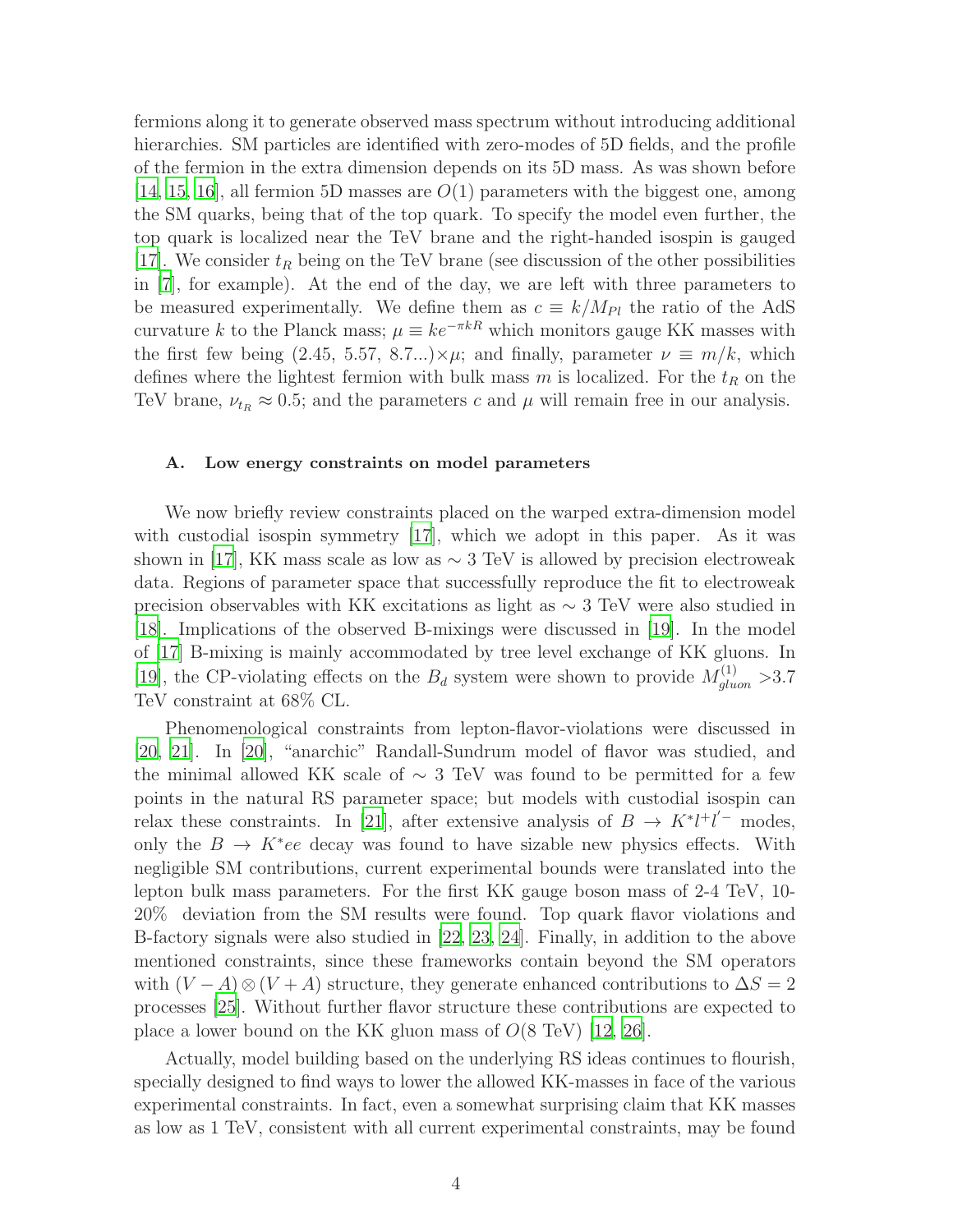in [\[27\]](#page-17-18). An interesting variant of the warped extra dimension based on 5D minimal flavor violation was recently presented in [\[28](#page-17-19)]. The model allows to eliminate current RS flavor and CP problem with a KK scale as low as 2 TeV. Finally, a volumetruncated version of the RS scenario called "Little Randall-Sundrum (LRS)" model was constructed in [\[29\]](#page-17-20). Assuming separate gauge and flavor dynamics, a number of unwanted contributions to precision electroweak,  $Zbb$ , and flavor observables were shown to be suppressed in the LRS framework, compared with the corresponding RS case.

Bearing all this in mind, current theoretical constructions suggest that it would be difficult to have KK gauge bosons with masses below 3 TeV (which would imply  $m_G \gtrsim 4$  TeV); if true then, as seen already in other studies [\[7](#page-16-5), [12\]](#page-17-3) and will be shown here too, signals at the LHC for the RS idea would be extremely difficult to find. However, in light of the above discussion, it also seems fair to say that these models are still being developed; and, therefore, it is not inconceivable that explicit construction(s) will be found which will allow KK masses lower than 3 TeV without running into conflict with electroweak precision experiments or with flavor physics. This point of view, in particular, was also emphasized in [\[30](#page-17-21)]. Thus in this paper we will take the view, for now, that it is best to search for experimental signatures with the widest latitude.

### B. Couplings of KK gravitons

After these brief remarks we can write the couplings relevant to our discussions here. Since the graviton couples to the energy-momentum tensor, all couplings have generic form  $C_{00n}h_{\mu\nu}T^{\mu\nu}$  ("00n" signifies that we are considering only coupling of the nth KK graviton to the SM fields which are zero-modes of the 5D fields). Magnitude of the coupling constants depend on the overlap of the particle wavefunctions in the extra-dimension (effects of the running gravitational coupling due to existence of non-Gaussian fixed point were analyzed in [\[32](#page-17-22), [33](#page-17-23)]). We present coefficients  $C_{00n}$ in Table [I](#page-5-0) along with partial decay widths for dominant decay channels for the lightest KK  $(n=1)$  graviton which will be the focus of our analysis; see also [\[7\]](#page-16-5). The  $W_L W_L, Z_L Z_L$  and hh decay channels illustrate equivalence theorem once again (which is valid up to  $(M_{W,Z}/m_G)^2$  where  $m_G$  is the graviton mass).

The suppression in coupling of the graviton to the gluons follows because gauge boson has a flat wavefunction and thus its couplings to the graviton is suppressed by the volume of the bulk  $\pi kR \approx 35$ . For the same reason, decay of gravitons to transverse W and Z bosons as well as photons are suppressed by this volume factor. The masses of the KK gravitons are given by  $m_n = x_n \mu$  where  $x_n$  is n'th zero of the first order Bessel function. Notice that we do not need  $q\bar{q}G$  coupling as it is Yukawa-suppressed and graviton production is dominated by gluon fusion.

In this model the total width of the graviton is found to be  $\Gamma_G = \frac{13(c_x^C)^2 m_1^C}{960\pi}$ which is split between 4 dominant decay modes to  $W_L W_L$ ,  $Z_L Z_L$ ,  $t_R \bar{t}_R$  and hh in the ratio 2:1:9:1. Taking  $c \sim 1$ , the total graviton width is ~ 6% of its mass and is very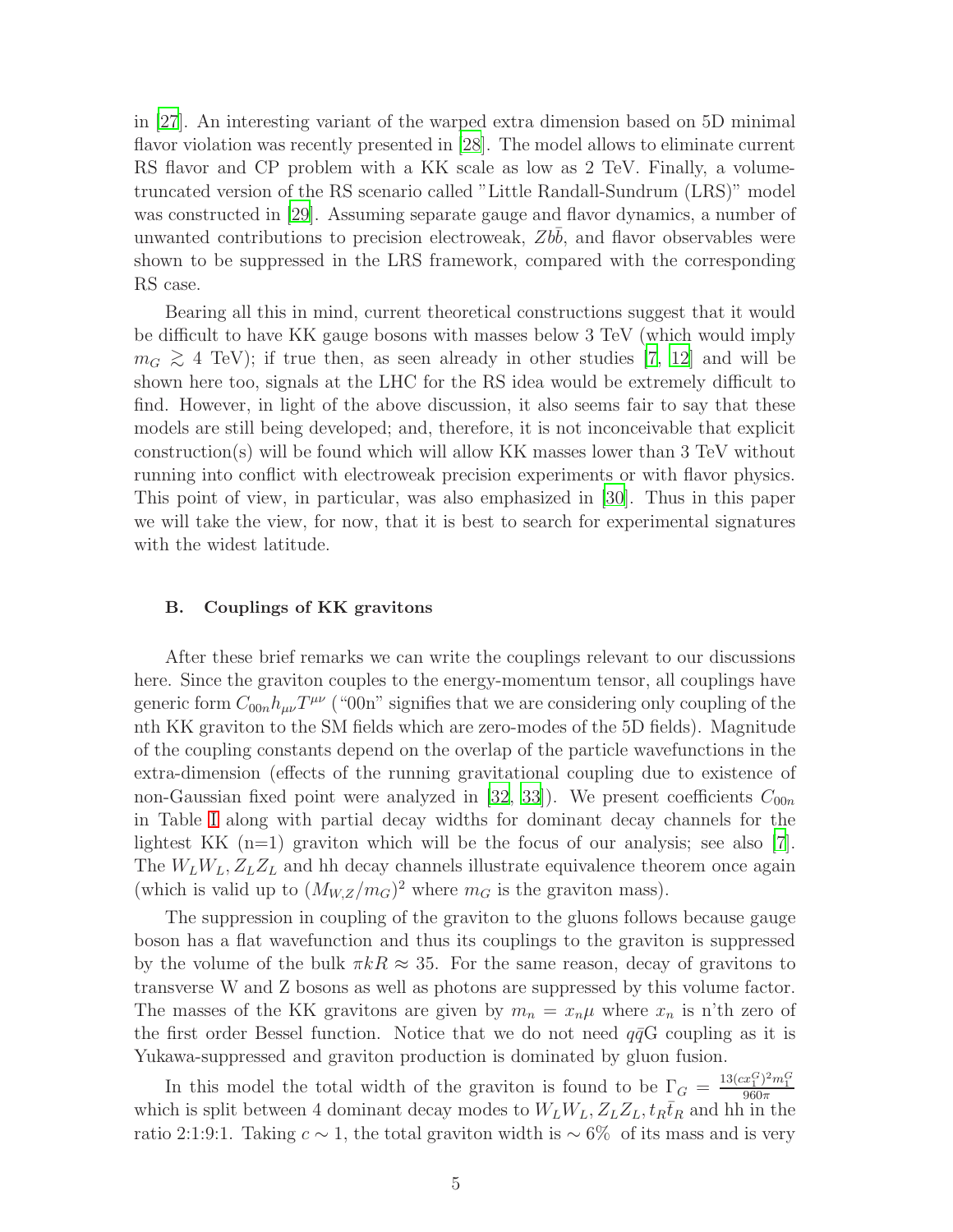TABLE I: Couplings of the nth level KK graviton to the SM fields.  $t_R$  assumed to be localized on the TeV brane. Parameter  $m_1^G$  is the mass of n=1 graviton and  $x_1^G = 3.83$  is the first root of the first order Bessel function.  $N_c = 3$  is number of QCD colors.

<span id="page-5-0"></span>

|                                               |          | SM fields $\mid$ $C_{00n}$  Partial decay widths for n=1 graviton |
|-----------------------------------------------|----------|-------------------------------------------------------------------|
| $gg(gluons)\left(\frac{c}{2\pi kR\mu}\right)$ |          | negligible                                                        |
| $W_L W_L$                                     | $2c/\mu$ | $(cx_1^G)^2m_1^G/480\pi$                                          |
| $Z_L Z_L$                                     | $2c/\mu$ | $(cx_1^G)^2m_1^G/960\pi$                                          |
| $t_R\bar{t}_R$                                | $c/\mu$  | $N_c (c x_1^G)^2 m_1^G / 320\pi$                                  |
| h h                                           | $2c/\mu$ | $(cx_1^G)^2m_1^G/960\pi$                                          |

close to the corresponding width for RS KK Z′ in the same model [\[12\]](#page-17-3).

### III. PRODUCTION AND DECAY OF KK GRAVITONS

We are now in position to calculate the matrix element for the  $gg \to G_n \to$  $W_L W_L$ . The details can be found elsewhere [\[7,](#page-16-5) [34\]](#page-17-24):

$$
M(g^a g^b \to W_L W_L) = \frac{c^2}{\pi k R \mu^2} \cdot \frac{2A_{+-00} \delta_{ab}}{s - (m_n^G)^2 + i \Gamma_n^G m_n^G}
$$
(1)

where,  $A_{+-00} = A_{-+00} = \frac{1}{2}$  $\frac{1}{2}(\hat{\beta}^2-2)\hat{s}^2\sin^2\hat{\theta}$  is the only independent helicity amplitude for the decay to longitudinal W bosons. W boson velocity  $\hat{\beta}^2 = 1 - 4M_W^2/\hat{s}$  and all hatted variables refer to the parton center of mass frame. We see that the amplitude has  $\sin^2 \hat{\theta}$  behavior characteristic of the  $W_L$  pair in the final state. This implies that our signal events will be concentrated in the central rapidity region, and we will exploit this fact later to separate our signal from SM background.

This amplitude gives the parton level cross-section [\[7](#page-16-5)]:

$$
\frac{d\hat{\sigma}(gg \to W_L W_L)}{d\cos\hat{\theta}} = \frac{|M|^2 \hat{\beta}}{512\pi\hat{s}},\tag{2}
$$

and the proton level cross-section is obtained by convolving parton level cross-section with gluon PDF's:

$$
\sigma(pp \to WW) = \int dx_1 dx_2 f_g(x_1, Q^2) f_g(x_2, Q^2) \hat{\sigma}(x_1 x_2 s). \tag{3}
$$

Note that the total cross-sections for the EW boson final states are related by  $\sigma(pp \to G \to W_LW_L) = 2 \times \sigma(pp \to G \to Z_LZ_L)$ . Numerical results for our  $2\to 2$ process can be found in [\[7](#page-16-5)] (where the  $Z_L$  final state was used) which agrees with our current calculation.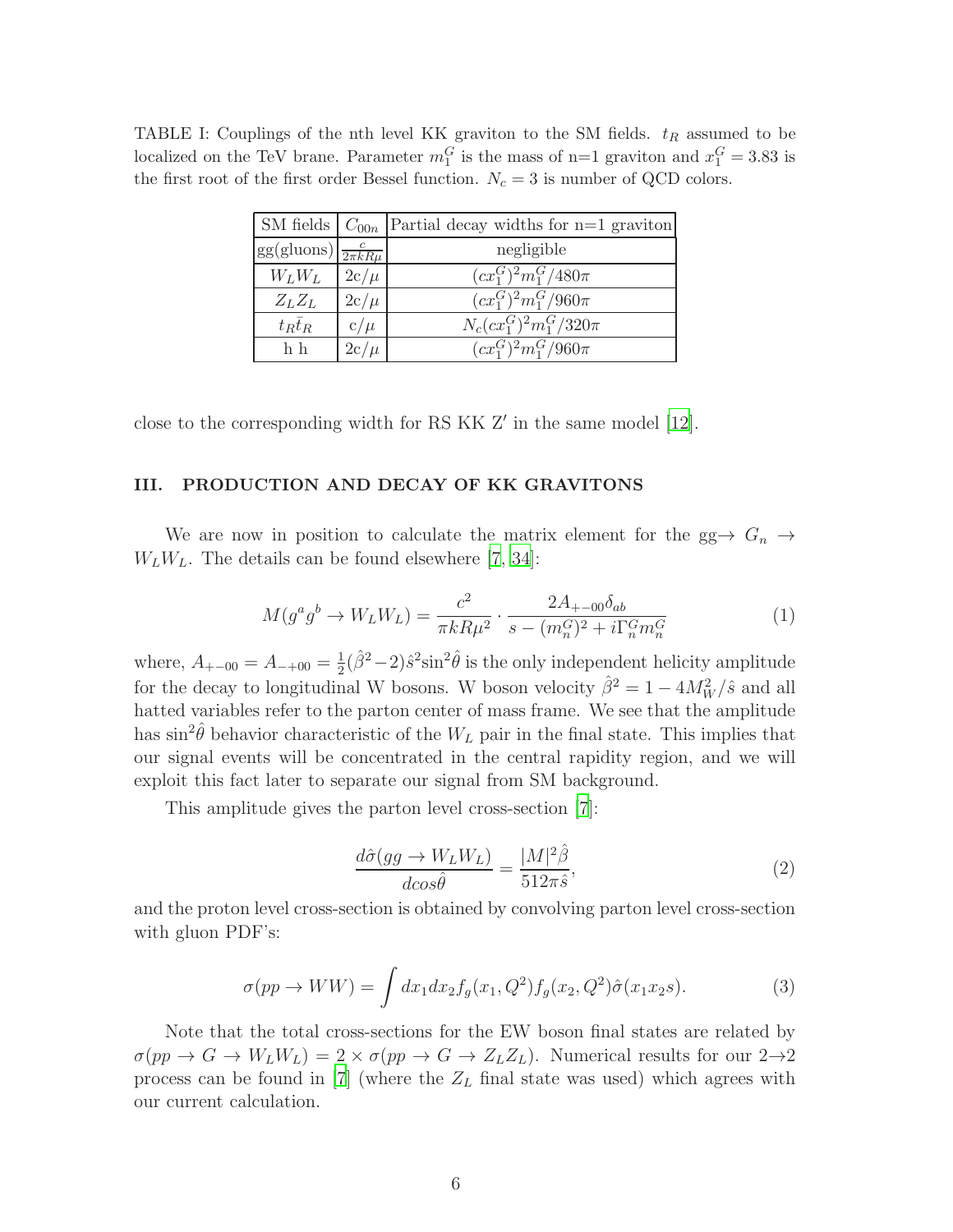## IV. BATTLING SM BACKGROUND

We now discuss the relevant decay modes of the W bosons.

If both W's decay hadronically, we face huge QCD background; and, therefore, this mode is unlikely to be useful. Thus, in the rest of this paper, we concentrate on pure leptonic and semileptonic decay modes of the W pair and consider the former first.

# A. Pure leptonic mode:  $e^{\pm} \mu^{\mp}$  final state

Due to the significant boost of the W's, neutrino's  $p<sub>T</sub>$  in this mode will be almost back to back; and, therefore, missing energy information will be lost. We require the W's to decay to different lepton flavors since in SM there is no basic  $2 \rightarrow 2$  partonic process giving two different high transverse momentum lepton flavors in the final state. After this, leading irreducible SM backgrounds for our  $l^+l'^- \rlap{\,/}E_T$  final state are  $W^+W^-\to l^+l'^-E_T$  and  $Z/\gamma^*\to \tau^+\tau^-\to l^+l'^-E_T$  (where  $l\neq l'$ ).

With two neutrino's in the final state, we might not reconstruct the resonant W boson mass. However, we will show that even looking only at the leptons (at this point by leptons we mean primarily e and  $\mu$ ; see, however, further discussion on  $\tau$ 's later) may provide enough data to discover the RS graviton, given a suitable set of cuts. We will show that such cuts give  $S/B \gtrsim 1$  for mass of the first KK graviton mode  $m_1^G \lesssim 3$  TeV.

#### B. Semileptonic mode

For semileptonic channel we have highly collimated decay products for both W's. For the hadronic side, it implies that the two jets from the W decay are likely to appear as one "fat" W-jet. This leads us to consider  $W + 1$  jet which will be the leading background for this decay mode compared to irreducible SM WW production and  $W + 2$  jets (which will be suppressed due to the 3 body phase-space). On the leptonic side, due to small angular separation between missing neutrino and charged lepton, we may estimate longitudinal (L) component of the  $\nu's$  momentum as

$$
p_{\nu}^{L} \approx \frac{\rlap{\,/}E_T p_l^L}{p_{T_l}}.\tag{4}
$$

Using this collinear approximation, the momentum of the leptonic W is reconstructed and, thus, we can calculate the (presumably) resonant invariant mass of the semileptonic system as  $M_{WW}^2 = (p_{l\nu} + p_{jj})^2$ . Notice that we assumed that leptons are coming from the W decay as the reconstructed leptonic W mass will be zero in the collinear approximation. Also notice that in this approximation, the  $M_{WW}$ measurement error for the TeV energy W bosons is  $\sim m_W/E_W \sim 0.1$ . The accuracy of this invariant mass measurement will also depend on how effectively hadronic W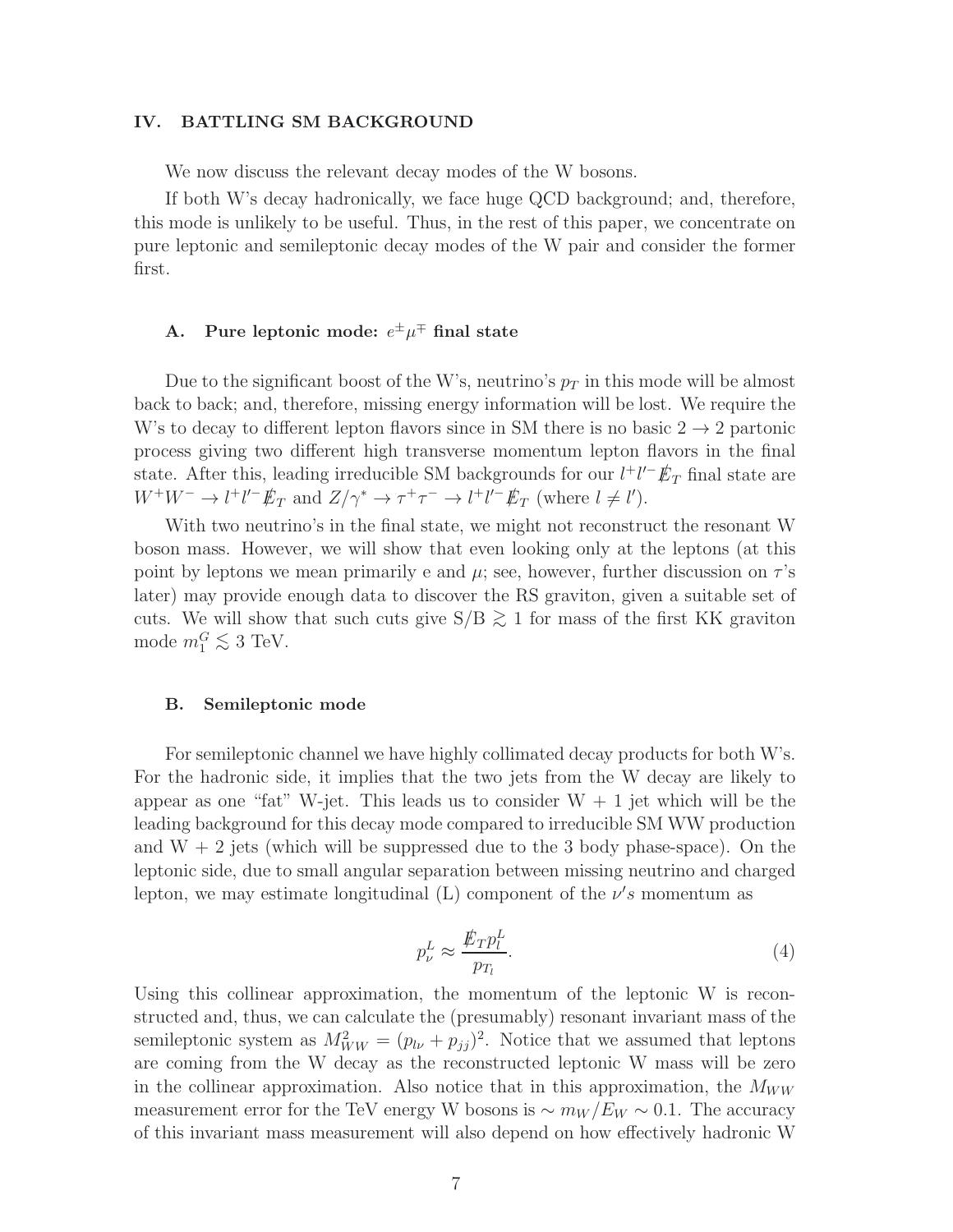side can be reconstructed. We will elaborate on this at the beginning of section [V](#page-7-0) B.

### <span id="page-7-0"></span>V. ACCEPTANCE CUTS AND RESULTS

We now present our results as well as specify selection criteria for signal events. We estimated SM background with the aid of the COMPHEP package [\[35](#page-17-25)]. For our graviton signal we used Mathematica program and partially cross-checked them with COMPHEP. For an additional check, we confirmed results of Ref.[\[7\]](#page-16-5) for  $\sigma(pp \to$  $G \to Z_L Z_L$ , as was mentioned before. The CTEQ5M PDF's were used throughout (in their Mathematica distribution package [\[36](#page-17-26)] as well as intrinsically called by COMPHEP).

# A. Pure leptonic mode:  $e^{\pm} \mu^{\mp}$  final state

As a starting point, before imposing any cuts, we reproduced results of Ref.[\[37](#page-17-27)] which finds  $\sigma(pp \to e^+\nu_e\mu^-\bar{\nu}_\mu) \approx 610$  fb and is dominated by WW production. We cross-checked our WW production results with Ref.[\[12\]](#page-17-3) as well.

We impose basic acceptance cuts as

<span id="page-7-1"></span>
$$
|\eta_l| < 3, \quad p_{T_l} > 50 \, \text{GeV}, \quad \not{E}_T > 50 \, \text{GeV}, \tag{5}
$$

where  $\eta_l$  is the pseudorapidity of the charged lepton.

In Fig[.1a](#page-8-0),b we show the total cross-section for  $pp \to l\nu_l l' \bar{\nu}_{l'}$  (where  $l \neq l'$ ) and expected number of events per 300 fb<sup>-1</sup> as a function of  $m<sub>G</sub>$  for our signal. The corresponding SM background is  $\approx 24$  fb and is dominated by the WW production with contribution from  $Z/\gamma^* \to \tau^+\tau^- \to l^+l'^- \rlap{\,/}E_T$  process being about an order of magnitude smaller, which also is in good agreement with corresponding results of Ref.[\[12\]](#page-17-3).

We see that as the SM background dominates, we need to look for additional cuts to improve signal observability. Invariant dilepton mass may provide additional information to enhance our S/B ratio. In Fig[.2](#page-9-0) we show dilepton invariant mass distributions for signal and corresponding background where  $m<sub>G</sub> = 2 \text{ TeV}$  and 3 TeV values were chosen.

We observe that the SM background distributions tend to peak at low dilepton invariant mass while signal events concentrate in the middle mass region dictated by the decay of the very massive object. This allows us to define cuts on dilepton mass. For the masses shown on Fig[.2,](#page-9-0) for example, we have chosen them as

<span id="page-7-2"></span>
$$
m_G = 2 \ TeV : \ m_{ll'} > 1 \ TeV
$$
  

$$
m_G = 3 \ TeV : \ m_{ll'} > 1.5 \ TeV
$$
 (6)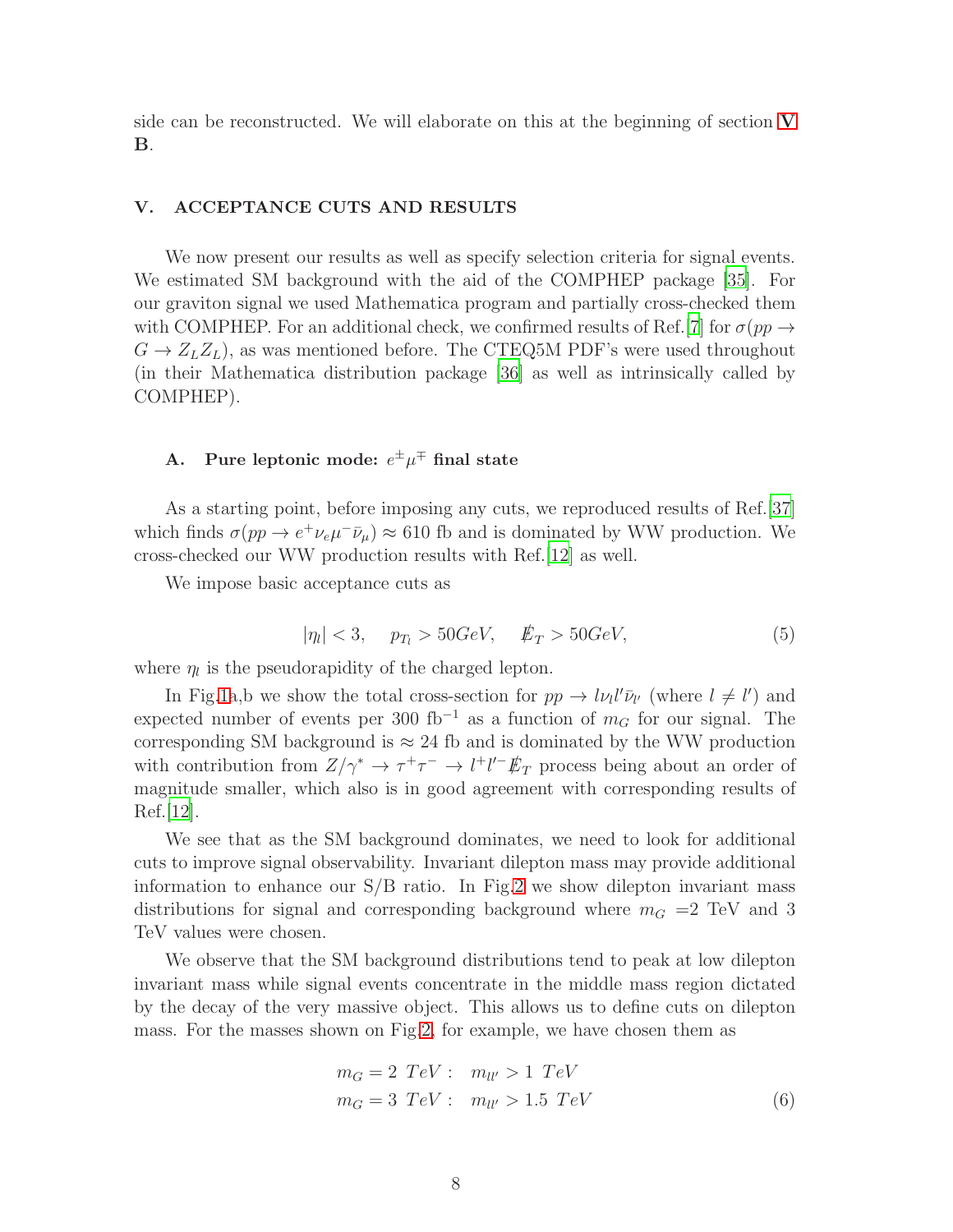

<span id="page-8-0"></span>FIG. 1: (a) Total signal cross-section for  $pp \to l\nu l' \bar{\nu}_l$ , and (b) corresponding number of events for 300 fb−<sup>1</sup> . Basic cuts from Eq[.5](#page-7-1) are applied and c=1. Corresponding SM background is  $\approx 24$  fb and is independent of the graviton mass.

to improve the statistical significance of the signal further. Table[.II](#page-10-0) shows the statistical results after all the cuts defined above were applied. We notice that the SM background was reduced significantly while the signal was roughly reduced by half. Throughout the paper, Poisson statistics CL to observe at least one signal event will be appropriate description if the number of background events is  $\lesssim 10$ . When needed, these CL are given in brackets next to the corresponding statistical significances in Gaussian statistics.

In the model we are working, there will also be a contribution to the signal from the KK Z'. If we use the mass ratio of this model  $m_1^G \approx 1.5 m_1^{Z'}$  $_1^2$ <sup>'</sup>, we observe, for example, that a 3 TeV graviton should appear along with a 2 TeV Z′ . Interestingly, we find that the total production cross-section for 2 TeV graviton and  $Z'$  are very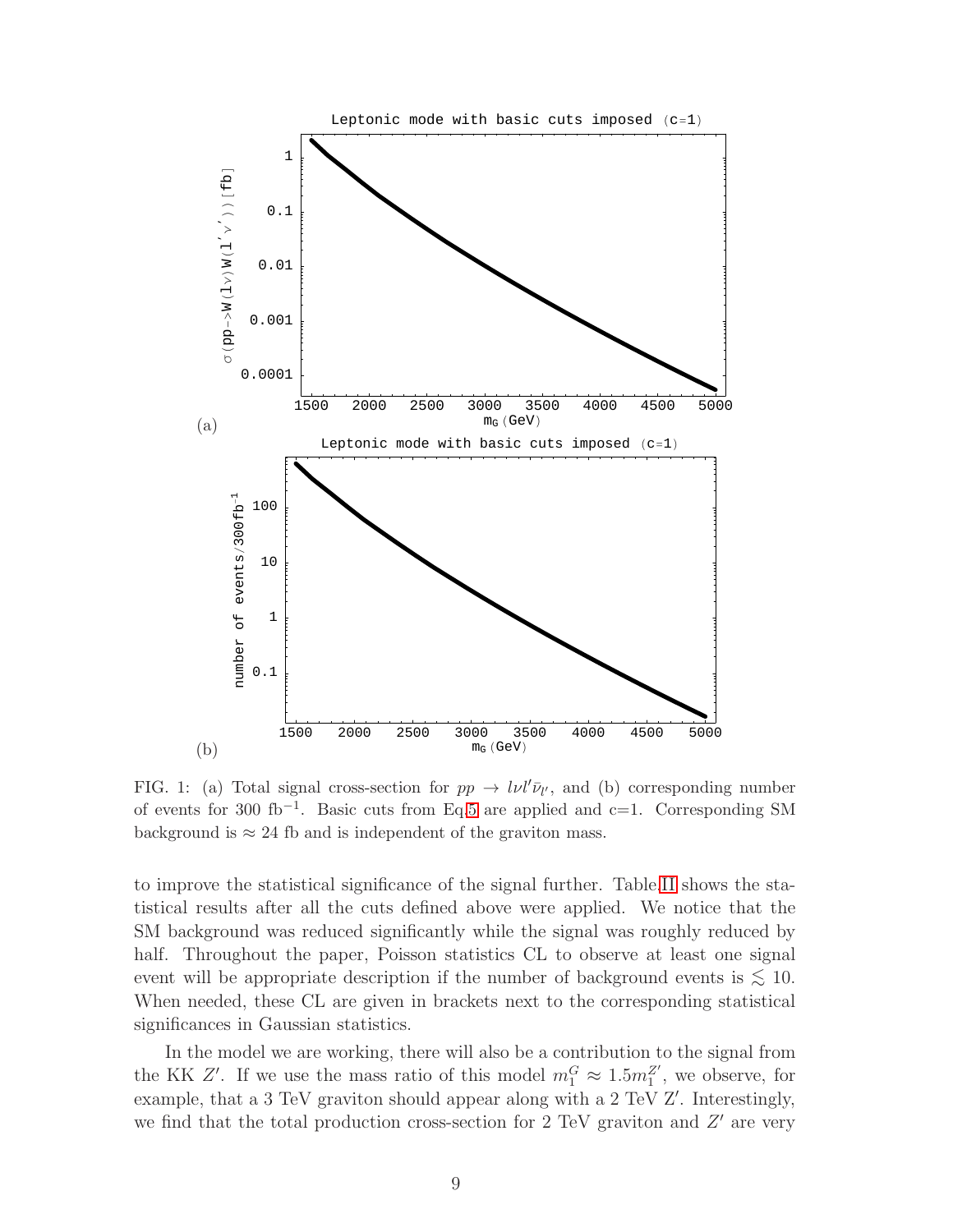

<span id="page-9-0"></span>FIG. 2: (Color online) Dilepton invariant mass distributions for graviton masses of 2 TeV (dashed red) and 3 TeV (solid blue). Dotted curve corresponds to the SM background.

similar in magnitude (it is about 16 fb for  $Z'$  [\[12](#page-17-3)] compared to 10 fb for graviton) and shape. Thus, 2 TeV graviton contribution in Fig[.2](#page-9-0) may be numerically viewed as the one coming from Z′ . After this observation, Fig[.2](#page-9-0) represents signal cross-section for 3 TeV graviton along with SM background and 2 TeV RS  $Z'$ . Similarly for 2 TeV graviton, 1.33 TeV Z' needs to be considered and so on. As two contributions are mixed up in this channel, it might be easier to "reserve" this channel for  $Z'$ , since corresponding graviton contribution will be negligible. Stated differently, if enhancement in dilepton mass due to these states will be observed experimentally, most probably Z′ will have a dominant effect. Then, Fig[.2](#page-9-0) may be used to define a proper cut on dilepton mass variable to remove this  $Z'$  background (for example, for 3 TeV graviton  $m_{ll} > 2$  TeV will work). Of course, it might happen that the lightest KK  $Z'$  and graviton masses are actually in different ratio; and we need other measurement(s) to interpret enhancement in dilepton mass. In the next section we will show that semileptonic mode may provide this additional handle.

### B. Semileptonic decay

As discussed above, leptonic W momentum for this mode can be reconstructed; and  $W + 1$  jet is a leading background. As in the case of the leptonic mode, we define basic selection cuts as

<span id="page-9-1"></span>
$$
|\eta_{l,j}| < 1, \quad p_{T_l} > 50 \, \text{GeV}, \quad \not{E}_T > 50 \, \text{GeV}, \quad p_{T_j} > 100 \, \text{GeV}; \tag{7}
$$

and in Fig[.3](#page-10-1) we show the expected number of signal and background events, both integrated over one half of the graviton width. Assuming again that  $m_G \approx 1.5 m_{Z'}$ ,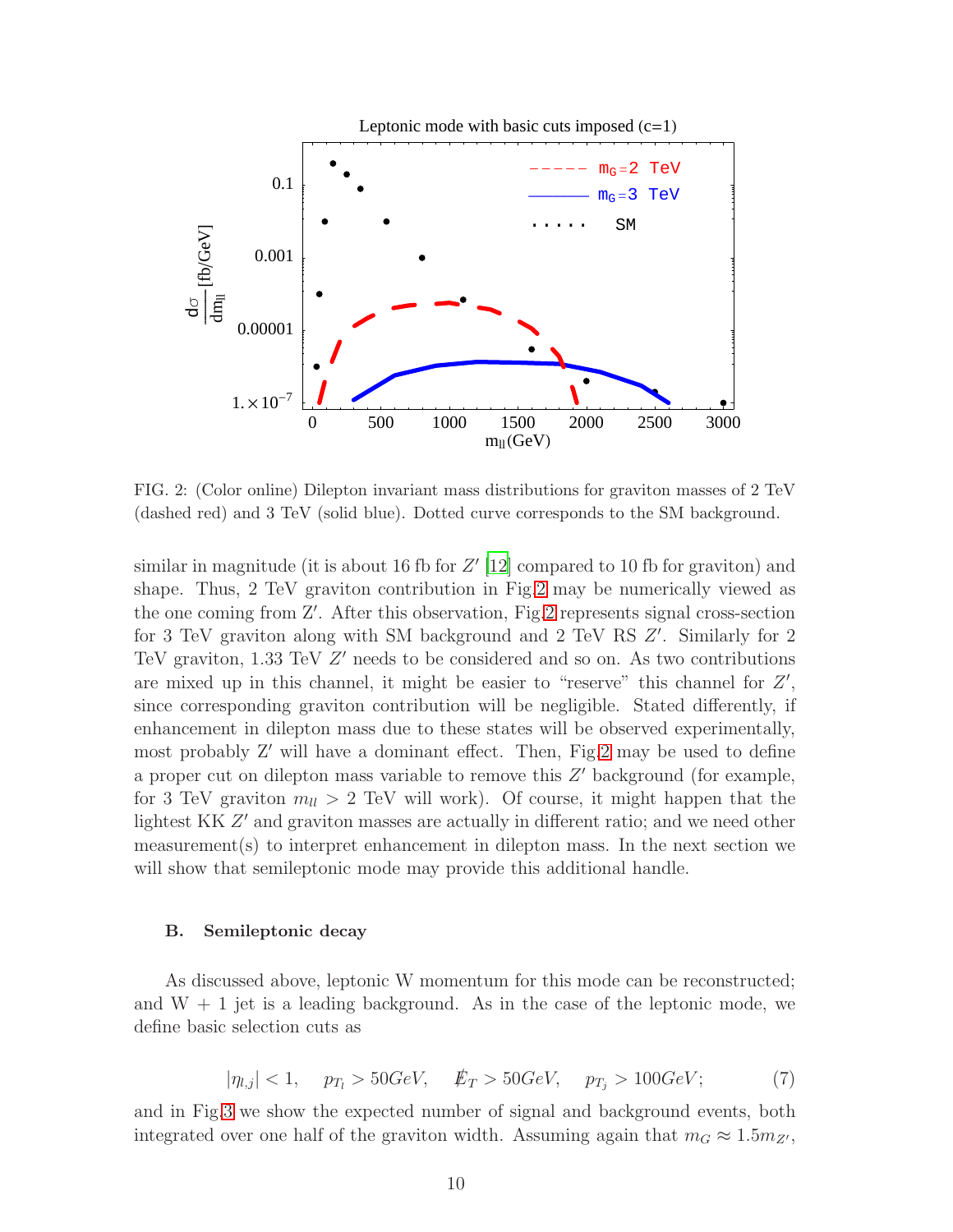<span id="page-10-0"></span>TABLE II: Purely leptonic mode cross-sections [in fb] and S/B ratios after basic and dilepton mass cuts in Eq[.5](#page-7-1) and Eq[.6](#page-7-2) were imposed. When the number of events is low  $(\lesssim 10)$ , Poisson statistics confidence level is considered a more appropriate statistical description and is consequently used.

| $2 \text{ TeV}$ |        |       | Basic cuts Dilepton mass cut $\#$ of events/300 fb <sup>-1</sup> S/B                             |     | $S/\sqrt{B}$ |
|-----------------|--------|-------|--------------------------------------------------------------------------------------------------|-----|--------------|
| Signal          | 0.22   | 0.1   | 30                                                                                               | 2.5 | 8.7          |
| Background      | 24     | 0.04  | 12                                                                                               |     |              |
| 3 TeV           |        |       | Basic cuts Dilepton mass cut $\#$ of events/300 fb <sup>-1</sup> $\frac{ S/B }{S/\sqrt{B}}$ (CL) |     |              |
| Signal          | 0.0087 | 0.004 | 1.2                                                                                              |     | $0.8~(64\%)$ |
| Background      | 24     | 0.007 | 2.1                                                                                              |     |              |

the Z' contribution is negligible in this WW invariant mass window because Z' and graviton total widths are  $\sim 5\%$  of their mass, while the mass difference between Z' and graviton is  $\sim$  50% of Z' mass; this also assumes that the Z' mass is established by the pure leptonic mode.



<span id="page-10-1"></span>FIG. 3: The total signal (solid) and SM background  $W + 1$  jet (dotted) cross-section (integrated in  $m<sub>G</sub> \pm \Gamma<sub>G</sub>/2$  window) after cuts specified in Eq[.7](#page-9-1) were applied.

We see that the background is severe; and, therefore, its reduction is a serious and challenging issue. One quantity that may help to resolve the problem is a jetmass, which is the combined mass of the vector sum of 4-momenta of all hadrons making up the jet. For the signal, we expect jet-mass to peak at  $M_W$ . Along these lines, as it was shown in Ref. [\[12](#page-17-3)], the cut on the jet-mass  $75 < M_{jet} < 125 \text{ GeV}$  gives a substantial rejection of the background events ( $\approx 70\%$ ) while accepting most of the signal. Also, EM calorimeter, due to its finer segmentation, may allow to improve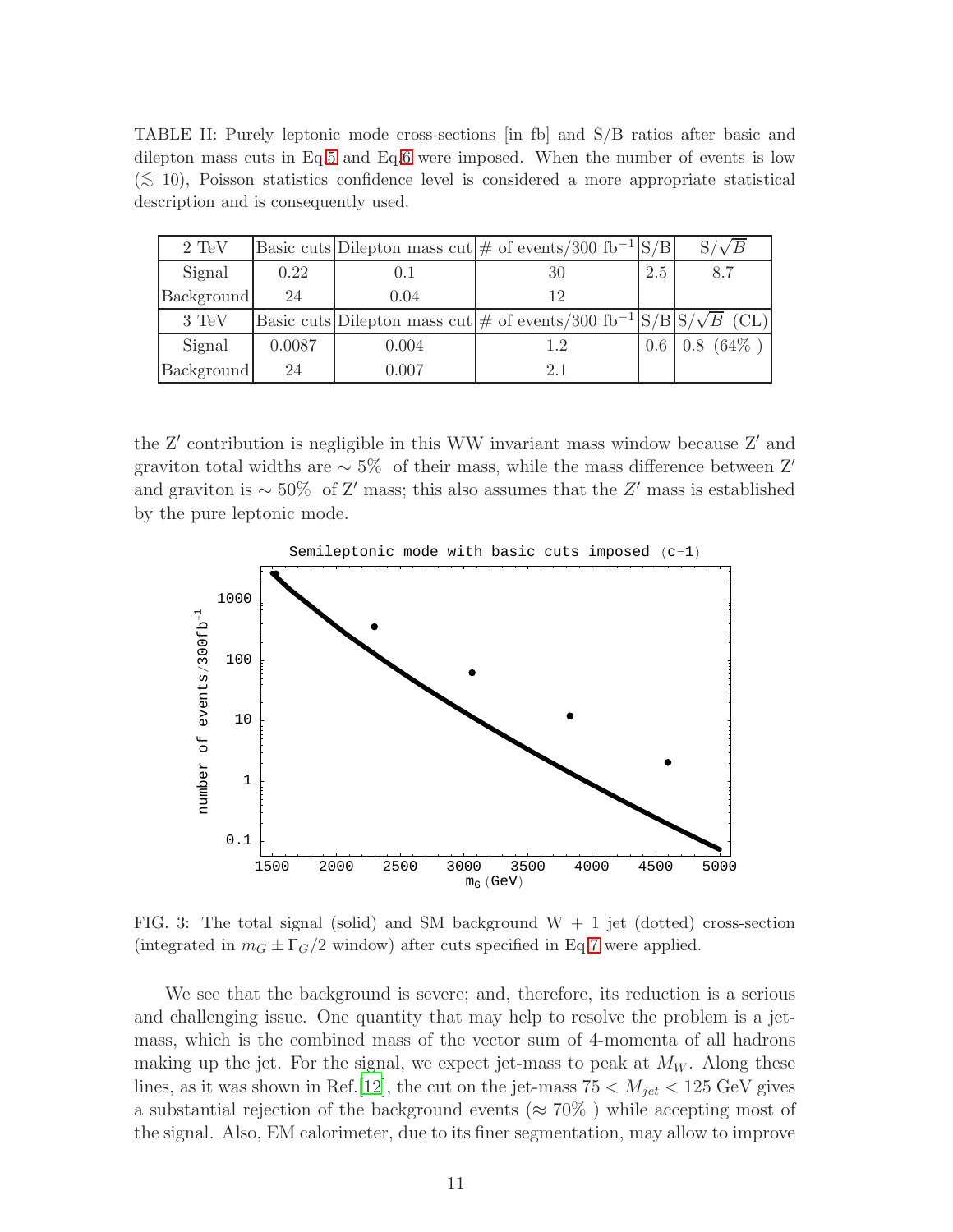jet-mass resolution, since signal W events are expected to have two separated EM cores. For further discussion on this issue, we refer to Ref.[\[12,](#page-17-3) [38,](#page-17-28) [39,](#page-18-0) [40](#page-18-1)].

In an attempt to specify the selection cuts further, in Fig[.4](#page-12-0) (note that the scale is linear) we show the lepton energy distribution for graviton masses  $m<sub>G</sub> = 2$  TeV and  $m<sub>G</sub>=3.5$  TeV for the same conditions as in Fig[.3.](#page-10-1) We observe that by defining appropriate cuts on lepton energy signal observability can be improved. We define them as

<span id="page-11-0"></span>
$$
m_G = 2 \ TeV : \quad 0.2 \ TeV < E_{lepton} < 1 \ TeV
$$
\n
$$
m_G = 3.5 \ TeV : \quad 0.5 \ TeV < E_{lepton} < 1.4 \ TeV \tag{8}
$$

and show resulting statistics in Table[.III.](#page-14-0) We observe that with  $300\text{fb}^{-1}$ , it is possible to reach  $1\sigma$  effect for 3.5 TeV graviton.

With efficient hadronic W mass reconstruction, we have another case when most of the hadronic QCD background can be separated; and we are left with WW as the only irreducible background. Fig[.5](#page-13-0) shows results for this situation with  $c \equiv$  $k/M_{Pl} =1$  and 2 (see Ref.[\[7](#page-16-5)] for the discussion of the range of c). Notice that for Fig[.5,](#page-13-0) we integrated over  $(m_G \pm \Gamma_G)$  WW invariant mass window compared with  $(m_G \pm \Gamma_G/2)$  window for Fig[.3.](#page-10-1)

We see that in the  $c=1(2)$  case, gravitons up to 3.5 TeV (4 TeV) mass might have enough events to be observed with good statistical significance; see Table [III.](#page-14-0) Dependence of the SM WW background on the c value follows from the fact that  $m_G \pm \Gamma_G$  integration region is not constant since  $\Gamma_G \sim c^2$ .

In parallel with leptonic mode, we need to remember that we have a neutral gauge bosons Z' produced (through  $q\bar{q}$  annihilation or vector boson fusion processes) which might consequently decay to  $W_L$  pair [\[12\]](#page-17-3). Using  $m_1^G \approx 1.5 m_1^{Z'}$ , in Fig[.6](#page-15-0) we show that for 2 TeV Z' and corresponding  $\sim 3$  TeV graviton, the signals are well separated as a function of reconstructed WW invariant mass. Thus, by putting a  $M_{WW} > 3$  TeV cut, the Z' signal will become negligible and enhancement in total cross-section is due to graviton only (we obtained graviton cross-section to be 0.04 fb after  $M_{WW} > 3$  TeV cut). Now, 2 TeV Z' can be discovered with  $5\sigma$  statistical significance for an integrated luminosity of 100 fb<sup>-1</sup> in purely leptonic channel as was shown in [\[12\]](#page-17-3), and there the 3 TeV RS graviton contribution will be negligible. Thus, assuming that  $W + 1$  jet background will be manageable (for example, by means discussed above) and Z′ mass is estimated from some other mode (from purely leptonic one we considered above, for example) we may expect to confirm existence of RS graviton in semileptonic channel. Clearly, even if the above relation between masses of these lightest KK modes will not turn out to be true or some other resonance(s) will appear in this channel, WW mass spectrum measurement should still provide an important additional information.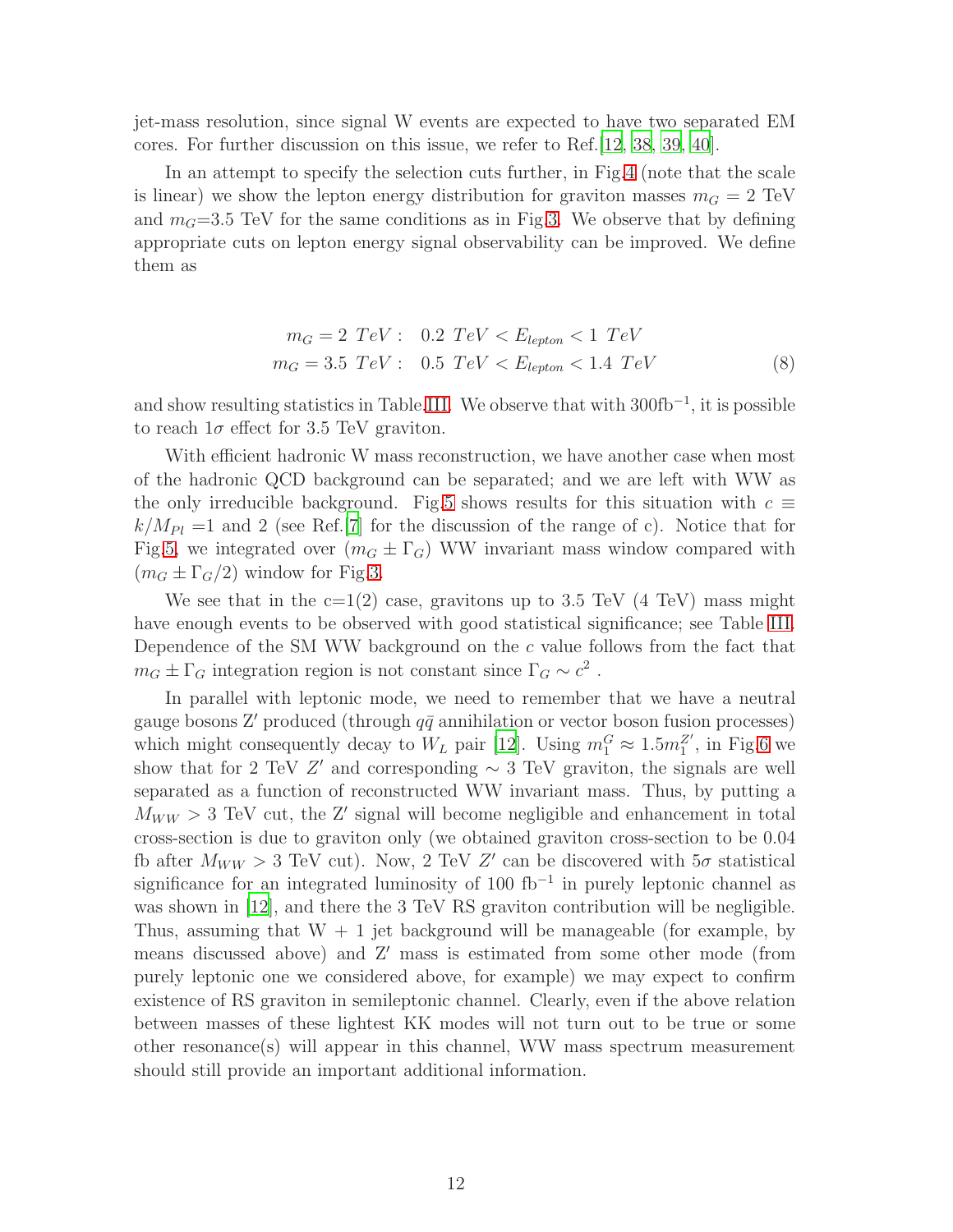

<span id="page-12-0"></span>FIG. 4: Differential lepton energy distribution for the signal (solid) and SM  $W + 1$  jet background (dotted) (integrated in  $m<sub>G</sub> \pm \Gamma$ <sub>G</sub>/2 window) after cuts specified in Eq[.7](#page-9-1) were applied for (a)  $m<sub>G</sub>=2$  TeV and (b)  $m<sub>G</sub>=3.5$  TeV.

### VI. DISCUSSION

We saw in previous sections that (semi) leptonic modes from  $W_L$  pair decay have a potential to discover RS graviton up to about (3.5 TeV) 3 TeV of mass. To increase statistics, we might expect to use  $\tau$  leptons which will give us combinatorial factor of 3 and 3/2 for leptonic and semileptonic modes respectively from additional decay channels; therefore, the inclusion of the  $\tau$ 's can help appreciably. The reason for optimism on the issue of the detection of the  $\tau$ 's is that ∼500 GeV energy  $\tau$ 's have a decay length of  $l = \gamma \tau c \approx 20$  mm and, thus, might leave visible tracks in the detector [\[41](#page-18-2)]. For  $m_G \gtrsim 3.5$  TeV, higher luminosities are required which will scale our results accordingly [\[42\]](#page-18-3). Similarly, upgrades of the center of mass energy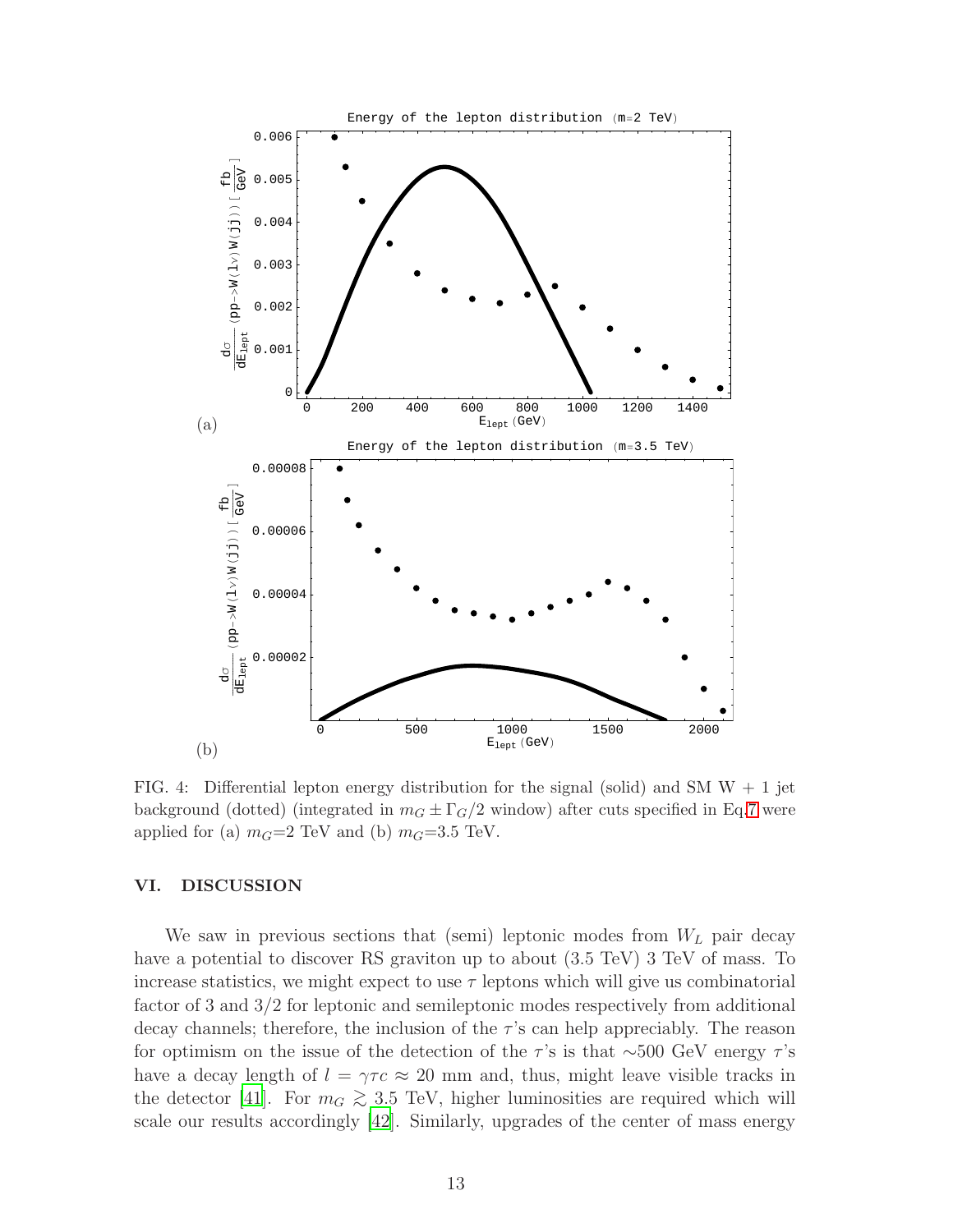

<span id="page-13-0"></span>FIG. 5: (Color online) (a) The total signal (solid) and SM background (dashed) crosssection (integrated in  $m_G \pm \Gamma_G$  window) for  $pp \to W(l\nu)W(jj)$  after  $|\eta_W| < 1$  cuts were applied for  $c=1$  (red) and  $c=2$  (blue) values, (b) Corresponding number of events for 300  $fb^{-1}$ .

at LHC [\[43\]](#page-18-4) can extend the reach in KK mass.

So far, the study of the RS gravitons was based either on the total cross-section or reconstructed graviton mass measurements. We might try to exploit unique spin-2 nature of the graviton, which might be challenging in our channels. For example, one might be tempted to use lepton pseudorapidity which, due to the high boost of the decaying W's, will be  $\sim \sin^2 \theta$  behavior of the basic 2→2 underlying scattering process. But high-energy  $W_L^+ W_L^-$  production in the SM and RS Z' decaying to two  $W<sub>L</sub>$  also have this behavior and, thus, will be indistinguishable in shape from our signal.

Also, we might use information on lepton energy to establish that W's from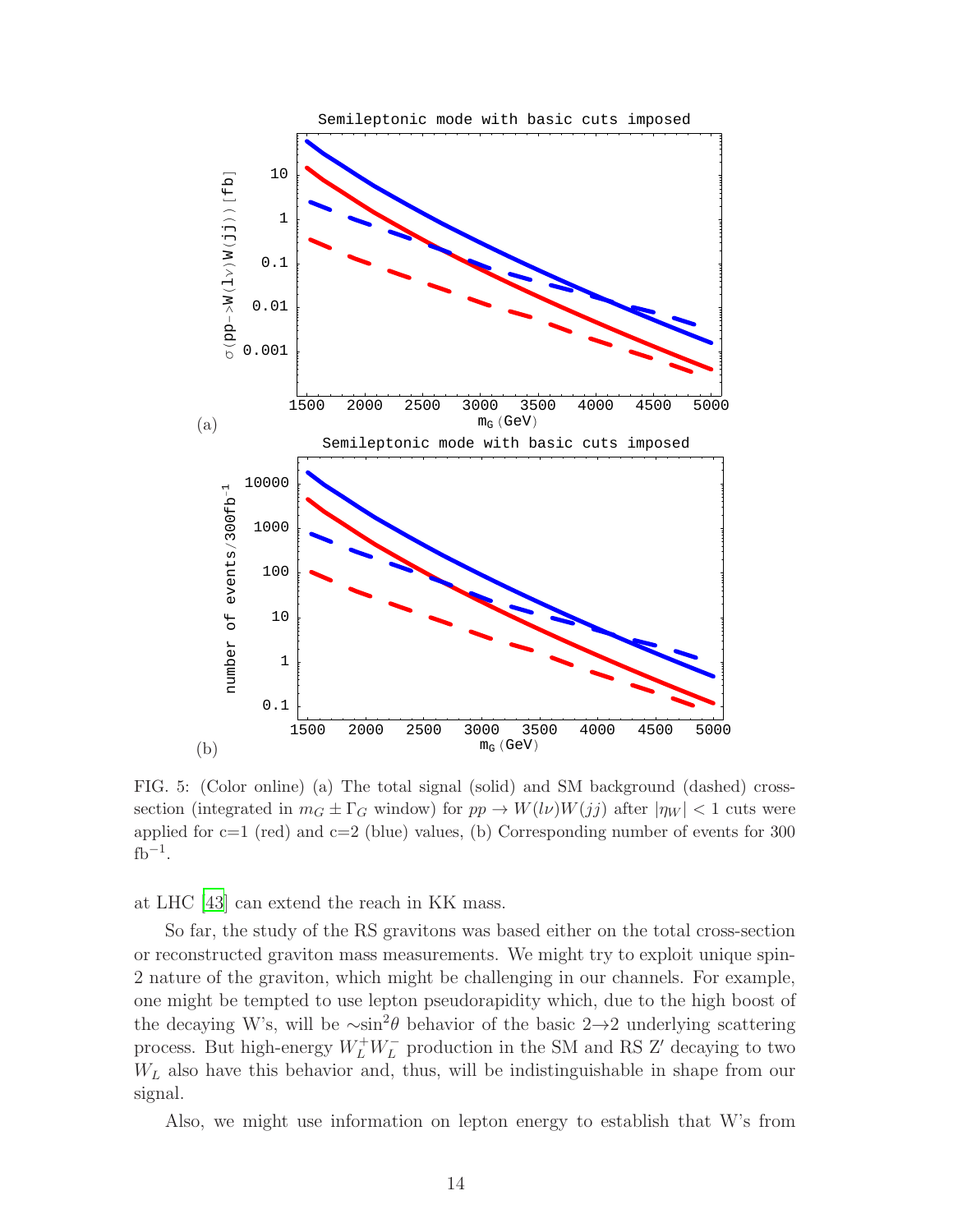<span id="page-14-0"></span>TABLE III: Semileptonic mode signal cross-sections [in fb] and S/B ratios along with W  $+ 1$  jet and WW SM backgrounds. Signal 1 and the corresponding  $W + 1$  jet background results were obtained after cuts in Eqs[.7,](#page-9-1)[8](#page-11-0) were imposed and  $m<sub>G</sub> \pm \Gamma<sub>G</sub>/2$  integration region was chosen. Signal 2 and corresponding WW background results were obtained after  $|\eta_W|$  <1 cut and integrated in  $m_G \pm \Gamma_G$  window. When the number of events is low ( $\lesssim$  10), Poisson statistics confidence level is considered a more appropriate statistical description and is consequently used.

| $2 \text{ TeV}$                |       | Cuts $\#$ of events/300 fb <sup>-1</sup>                                 | S/B  | $S/\sqrt{B}$ |
|--------------------------------|-------|--------------------------------------------------------------------------|------|--------------|
| Signal 1 $[c=1]$               | 1.7   | 510                                                                      | 1.04 | 23           |
| $W + 1$ jet background $[c=1]$ | 1.64  | 492                                                                      |      |              |
| Signal 2 $[c=1]$               | 2.0   | 600                                                                      | 13.3 | 90           |
| WW background $[c=1]$          | 0.15  | 45                                                                       |      |              |
| Signal 2 $[c=2]$               | 7.8   | 2340                                                                     | 7.8  | 135          |
| WW background $[c=2]$          | 1.0   | 300                                                                      |      |              |
|                                |       |                                                                          |      |              |
| $3.5 \text{ TeV}$              |       | Cuts $\#$ of events/300 fb <sup>-1</sup> $\frac{ S/B }{S/\sqrt{B}}$ (CL) |      |              |
| Signal 1 $[c=1]$               | 0.01  | 3                                                                        | 0.33 | $1(54\%)$    |
| $W + 1$ jet background $[c=1]$ | 0.03  | 9                                                                        |      |              |
| Signal 2 $[c=1]$               | 0.02  | 6                                                                        | 2.9  | 4.1 $(99\%)$ |
| WW background $[c=1]$          | 0.007 | 2.1                                                                      |      |              |
| Signal 2 $[c=2]$               | 0.07  | 21                                                                       | 1.4  | 5.4          |

our graviton decay are longitudinally polarized. This analysis is most promising in semileptonic mode because, as discussed in section IV B, in this mode WW mass can be reconstructed. Leptons from  $W_L$  decay will be preferentially emitted in the direction of the spin axis which is perpendicular to the direction of W motion. Thus, lepton and neutrino will tend to have the same energy in the lab frame, compared to decay of transversely polarized W's where they are emitted in the direction of the W motion and, thus, one of the W decay products will carry most of the energy. Now, suppose we have a negatively charged W decay. To confirm that W's from our graviton decay are longitudinally polarized, we calculated the average lepton energy in the lab frame from the decay of polarized W bosons and summarized our results in Table [IV.](#page-15-1) We notice that the average for the longitudinally and transversely polarized W's (which is the average of left-handed and right-handed polarizations) is the same and equal to  $\sqrt{s}/4$ . To distinguish between longitudinal and transverse polarizations, we divide signal events into two groups: events in the first group will have charged lepton energy bigger than the neutrino's energy; and in the second group, the neutrino's energy will be bigger. The fact that lepton's energy is bigger (smaller) implies that lepton's 3-momentum in the W rest frame is parallel (antiparallel) to W's 3-momentum in the lab frame. We calculated the average lepton energy in the lab frame from the decay of polarized W bosons for the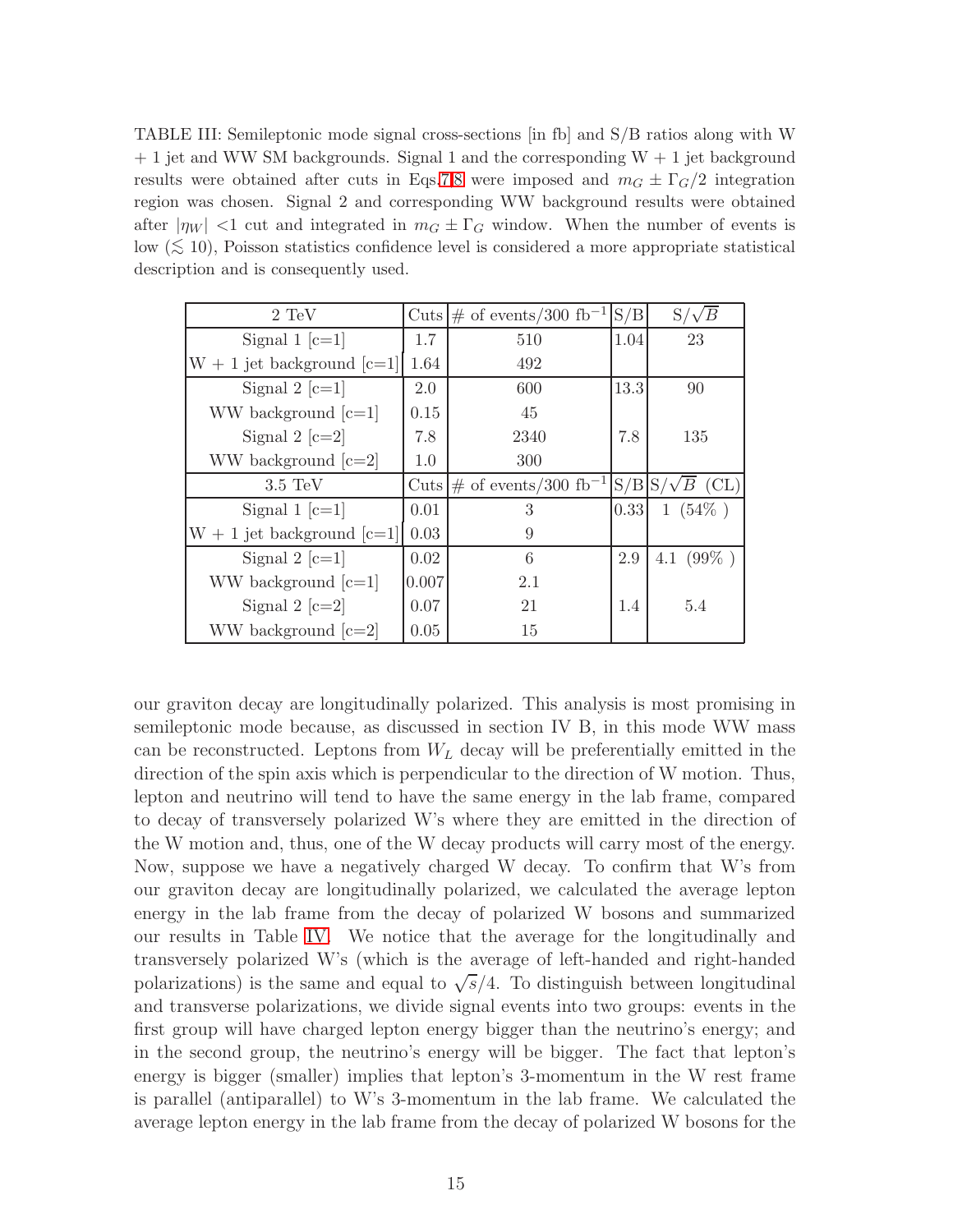

<span id="page-15-0"></span>FIG. 6: Contributions of the 2 TeV gauge boson and 3 TeV graviton to the  $pp \rightarrow$  $W(l\nu)W(jj)$  process. Cuts specified in Eq[.7](#page-9-1) were applied and  $c=1$ .

TABLE IV: Average lepton energies in the lab frame from the decay of polarized W<sup>−</sup> bosons. For a  $W^+$  decay, the results for the left-handed and right-handed rows need to be switched.

<span id="page-15-1"></span>

| W polarization | Average      |                                                                 | Average for group $1$ Average for group $2$ |
|----------------|--------------|-----------------------------------------------------------------|---------------------------------------------|
| Longitudinal   | $\sqrt{s}/4$ | $(8+3\beta)\sqrt{s}/32$                                         | $(8-3\beta)\sqrt{s}/32$                     |
|                |              | Left-handed $ (2+\beta)\sqrt{s}/8 $ $(28+17\beta)\sqrt{s}/112$  | $(28 - 17\beta)\sqrt{s}/112$                |
|                |              | Right-handed $ (2-\beta)\sqrt{s}/8 $ $(28+17\beta)\sqrt{s}/112$ | $(28-17\beta)\sqrt{s}/112$                  |

events in each group and presented our results in Table [IV](#page-15-1) as well. We see that this analysis could be used to confirm that W's from our graviton decay are longitudinally polarized as, presumably, average lepton energies will match the  $(8+3\beta)\sqrt{s}/32$  and  $(8-3\beta)\sqrt{s}/32$  values for the signal events in the first and second group respectively. For a positively charged W decay, the results for the left-handed and right-handed rows in Table [IV](#page-15-1) need to be switched.

### VII. CONCLUSION

In this work, we have extended earlier studies of the discovery potential of warped gravitons at the LHC which concentrated on the gravitons decaying into the "gold-plated"  $ZZ$  channel and into the  $tt$  pair. We have considered resonant production of the first RS KK graviton mode via gluon-fusion process followed by its subsequent decay to  $W_L W_L$  pair. We focused on leptonic and semileptonic final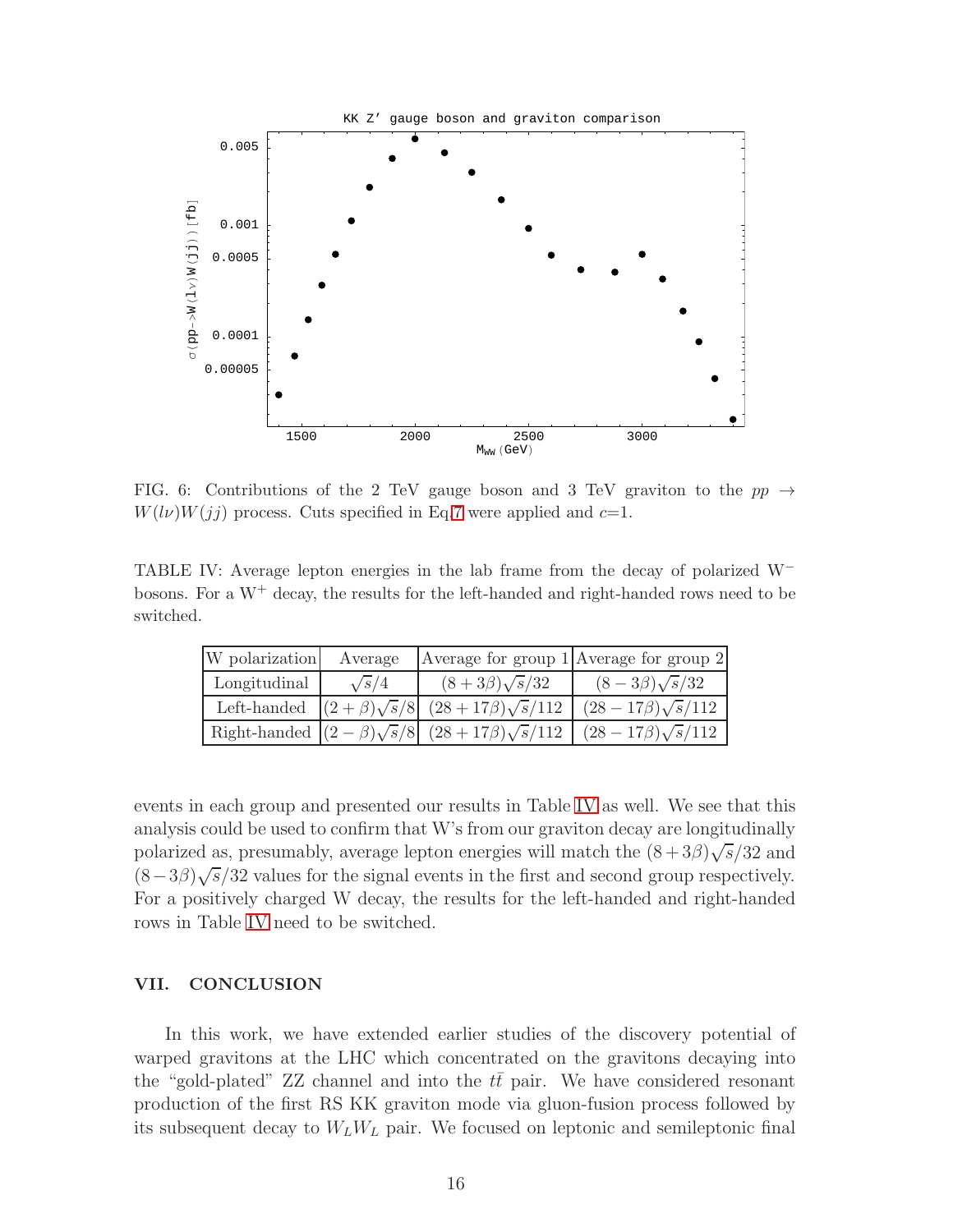states and found that with  $300fb^{-1}$  of data, LHC may discover first RS KK graviton with masses below  $\sim 3$  TeV and 3.5 TeV in these modes respectively. We also incorporated potential KK  $Z'$  signal in both modes and analyzed its combined effect with RS graviton. Taking the RS prediction for the lightest KK masses,  $m_1^G \approx 1.5 m_1^{Z'}$ , we showed that these signals are well separated in reconstructed WW invariant mass in the semileptonic mode. For the purely leptonic  $e\mu$  mode, where resonance mass reconstruction is problematic, the above mass relationship hints to the domination of the Z ′ events as corresponding graviton mass will be higher. Nevertheless, we demonstrated that even in that mode, appropriate choice of cuts in dilepton invariant mass may be able to distinguish these contributions as well.

### Acknowledgments

We thank H. Davoudiasl for a careful reading of the manuscript and to him and to J.Cochran for useful discussions. O.A. also would like to thank BNL Physics Department for hospitality during part of this project. Work of O.A. and D.A. are supported in part by DOE under contract number DE-FG02-01ER41155. A.S. is supported in part by the DOE grant DE-AC02-98CH10886 (BNL).

- <span id="page-16-0"></span>[1] N. Arkani-Hamed, S. Dimopoulos and G. R. Dvali, Phys. Lett. B 429, 263 (1998) [\[arXiv:hep-ph/9803315\]](http://arxiv.org/abs/hep-ph/9803315).
- <span id="page-16-1"></span>[2] L. Randall and R. Sundrum, Phys. Rev. Lett. 83, 3370 (1999) [\[arXiv:hep-ph/9905221\]](http://arxiv.org/abs/hep-ph/9905221).
- <span id="page-16-2"></span>[3] H. Davoudiasl, J. L. Hewett and T. G. Rizzo, Phys. Lett. B 473, 43 (2000) [\[arXiv:hep-ph/9911262\]](http://arxiv.org/abs/hep-ph/9911262).
- <span id="page-16-3"></span>[4] A. Pomarol, Phys. Lett. B 486, 153 (2000) [\[arXiv:hep-ph/9911294\]](http://arxiv.org/abs/hep-ph/9911294).
- <span id="page-16-4"></span>[5] A. L. Fitzpatrick, J. Kaplan, L. Randall and L. T. Wang, [arXiv:hep-ph/0701150;](http://arxiv.org/abs/hep-ph/0701150) see also  $|6|$ .
- <span id="page-16-8"></span>[6] G. Cacciapaglia, C. Csaki, J. Galloway, G. Marandella, J. Terning and A. Weiler, [arXiv:0709.1714](http://arxiv.org/abs/0709.1714) [hep-ph].
- <span id="page-16-5"></span>[7] K. Agashe, H. Davoudiasl, G. Perez and A. Soni, Phys. Rev. D 76, 036006 (2007) [\[arXiv:hep-ph/0701186\]](http://arxiv.org/abs/hep-ph/0701186).
- <span id="page-16-6"></span>[8] In the original RS model, all the SM fields (fermions and gauge bosons) were taken to be localized on the TeV brane. The graviton phenomenology in this construction was studied in: H. Davoudiasl, J. L. Hewett and T. G. Rizzo, Phys. Rev. Lett. 84, 2080 (2000) [\[arXiv:hep-ph/9909255\]](http://arxiv.org/abs/hep-ph/9909255).
- <span id="page-16-7"></span>[9] We emphasize here that while Ref. [\[7](#page-16-5)] concentrated on the purely leptonic modes of the Z's, they did note the importance of the semi-leptonic mode but left it for future study. Addition of the semi-leptonic mode with one of the  $Z \rightarrow$ jets would of course also appreciably enhance the reach of the ZZ mode over the  $\approx 2$  TeV that Ref. [\[7](#page-16-5)] explicitly stated with the pure leptonic decay channels.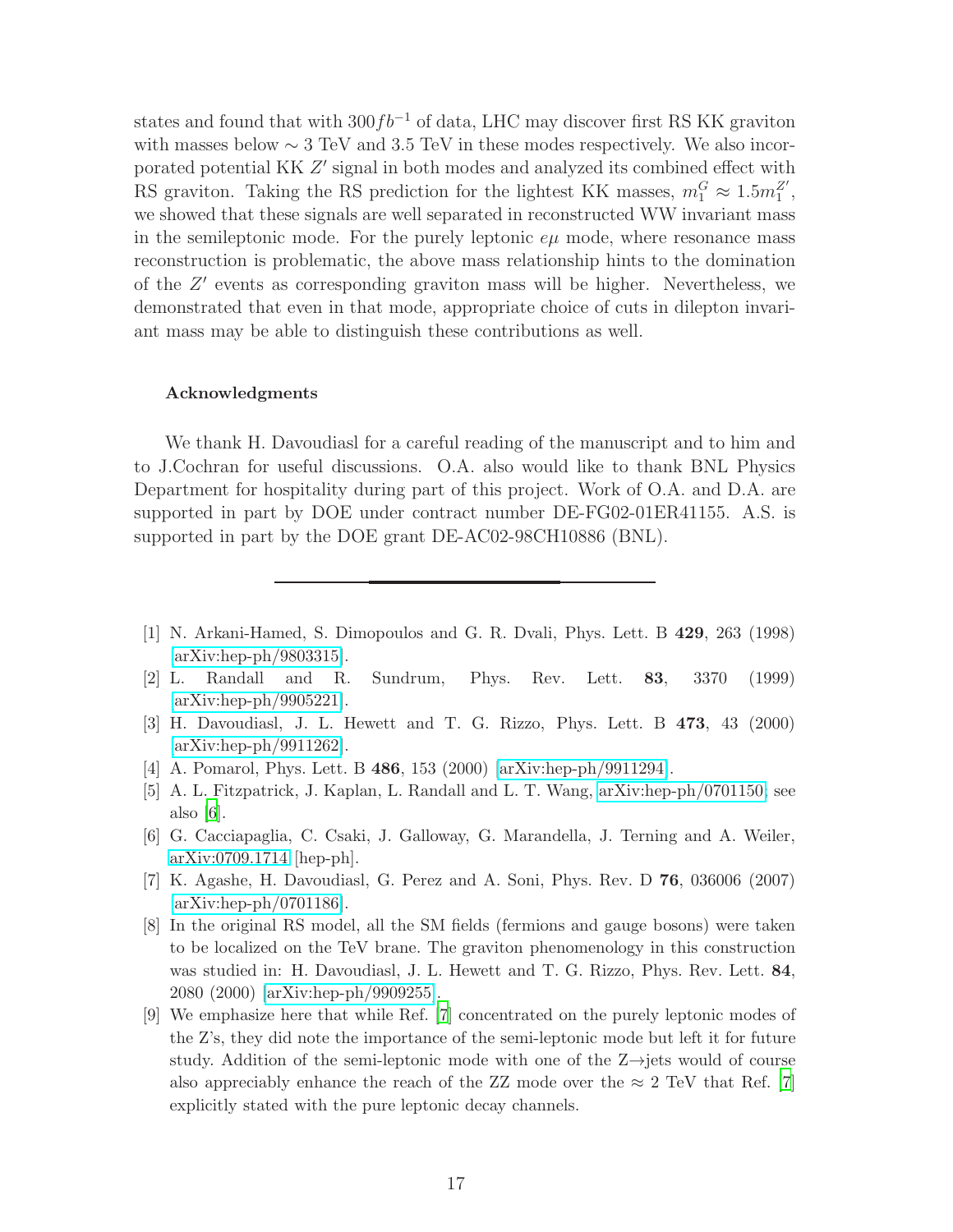- <span id="page-17-1"></span>[10] K. Agashe, A. Belyaev, T. Krupovnickas, G. Perez and J. Virzi, [arXiv:hep-ph/0612015.](http://arxiv.org/abs/hep-ph/0612015)
- <span id="page-17-2"></span>[11] B. Lillie, L. Randall and L. T. Wang, JHEP 0709, 074 (2007) [\[arXiv:hep-ph/0701166\]](http://arxiv.org/abs/hep-ph/0701166).
- <span id="page-17-3"></span>[12] K. Agashe et al., [arXiv:0709.0007](http://arxiv.org/abs/0709.0007) [hep-ph].
- <span id="page-17-4"></span>[13] In all the numerical estimates presented in this paper, we will only include  $W \to e \nu_e$ and  $W \to \mu\nu_\mu$ . However, towards the end in Section VI we will emphasize that the detection of the  $\tau$ 's from these decays may indeed be feasible.
- <span id="page-17-5"></span>[14] Y. Grossman and M. Neubert, Phys. Lett. B 474, 361 (2000) [\[arXiv:hep-ph/9912408\]](http://arxiv.org/abs/hep-ph/9912408).
- <span id="page-17-6"></span>[15] S. J. Huber and Q. Shafi, Phys. Lett. B 498, 256 (2001) [\[arXiv:hep-ph/0010195\]](http://arxiv.org/abs/hep-ph/0010195).
- <span id="page-17-7"></span>[16] T. Gherghetta and A. Pomarol, Nucl. Phys. B 586, 141 (2000) [\[arXiv:hep-ph/0003129\]](http://arxiv.org/abs/hep-ph/0003129).
- <span id="page-17-8"></span>[17] K. Agashe, A. Delgado, M. J. May and R. Sundrum, JHEP 0308, 050 (2003) [\[arXiv:hep-ph/0308036\]](http://arxiv.org/abs/hep-ph/0308036).
- <span id="page-17-9"></span>[18] M. S. Carena, E. Ponton, J. Santiago and C. E. M. Wagner, Nucl. Phys. B 759, 202 (2006) [\[arXiv:hep-ph/0607106\]](http://arxiv.org/abs/hep-ph/0607106).
- <span id="page-17-10"></span>[19] S. Chang, C. S. Kim and J. Song, JHEP 0702, 087 (2007) [\[arXiv:hep-ph/0607313\]](http://arxiv.org/abs/hep-ph/0607313).
- <span id="page-17-11"></span>[20] K. Agashe, A. E. Blechman and F. Petriello, Phys. Rev. D 74, 053011 (2006) [\[arXiv:hep-ph/0606021\]](http://arxiv.org/abs/hep-ph/0606021).
- <span id="page-17-12"></span>[21] S. Chang, C. S. Kim and J. Song, [arXiv:0712.0207](http://arxiv.org/abs/0712.0207) [hep-ph].
- <span id="page-17-13"></span>[22] K. Agashe, G. Perez and A. Soni, Phys. Rev. Lett. 93, 201804 (2004) [\[arXiv:hep-ph/0406101\]](http://arxiv.org/abs/hep-ph/0406101).
- <span id="page-17-14"></span>[23] G. Burdman, Phys. Lett. B 590, 86 (2004) [\[arXiv:hep-ph/0310144\]](http://arxiv.org/abs/hep-ph/0310144).
- <span id="page-17-15"></span>[24] K. Agashe, G. Perez and A. Soni, Phys. Rev. D 75, 015002 (2007) [\[arXiv:hep-ph/0606293\]](http://arxiv.org/abs/hep-ph/0606293); P. J. Fox, Z. Ligeti, M. Papucci, G. Perez and M. D. Schwartz, [arXiv:0704.1482](http://arxiv.org/abs/0704.1482) [hep-ph]; For other study of FCNC's in such models see K. Agashe, M. Papucci, G. Perez and D. Pirjol, [arXiv:hep-ph/0509117.](http://arxiv.org/abs/hep-ph/0509117)
- <span id="page-17-16"></span>[25] That LR operators cause enhanced contributions to  $\Delta S = 2$  processes was first pointed out in, G. Beall, M. Bander and A. Soni, Phys. Rev. Lett. 48, 848 (1982).
- <span id="page-17-17"></span>[26] M. Bona et al. [UTfit Collaboration], [arXiv:0707.0636](http://arxiv.org/abs/0707.0636) [hep-ph].
- <span id="page-17-18"></span>[27] G. Moreau and J. I. Silva-Marcos, JHEP 0603, 090 (2006) [\[arXiv:hep-ph/0602155\]](http://arxiv.org/abs/hep-ph/0602155).
- <span id="page-17-19"></span>[28] A. L. Fitzpatrick, G. Perez and L. Randall, [arXiv:0710.1869](http://arxiv.org/abs/0710.1869) [hep-ph].
- <span id="page-17-20"></span>[29] H. Davoudiasl, G. Perez and A. Soni, [arXiv:0802.0203](http://arxiv.org/abs/0802.0203) [hep-ph].
- <span id="page-17-21"></span>[30] See R. Sundrum talk at the "Brookhaven Forum 2007: New Horizons at Colliders", May 2007.
- <span id="page-17-0"></span>[31] H. Davoudiasl, J. L. Hewett and T. G. Rizzo, Phys. Rev. D 63, 075004 (2001) [\[arXiv:hep-ph/0006041\]](http://arxiv.org/abs/hep-ph/0006041).
- <span id="page-17-22"></span>[32] J. Hewett and T. Rizzo, [arXiv:0707.3182](http://arxiv.org/abs/0707.3182) [hep-ph].
- <span id="page-17-23"></span>[33] D. F. Litim and T. Plehn, [arXiv:0707.3983](http://arxiv.org/abs/0707.3983) [hep-ph].
- <span id="page-17-24"></span>[34] S. C. Park, H. S. Song and J. H. Song, Phys. Rev. D 65, 075008 (2002) [\[arXiv:hep-ph/0103308\]](http://arxiv.org/abs/hep-ph/0103308).
- <span id="page-17-25"></span>[35] A. Pukhov et al., [arXiv:hep-ph/9908288,](http://arxiv.org/abs/hep-ph/9908288) E. Boos et al. [CompHEP Collaboration], Nucl. Instrum. Meth. A 534, 250 (2004) [\[arXiv:hep-ph/0403113\]](http://arxiv.org/abs/hep-ph/0403113).
- <span id="page-17-26"></span>[36] J. Pumplin, D. R. Stump, J. Huston, H. L. Lai, P. Nadolsky and W. K. Tung, JHEP 0207, 012 (2002) [\[arXiv:hep-ph/0201195\]](http://arxiv.org/abs/hep-ph/0201195).
- <span id="page-17-27"></span>[37] E. Accomando, [arXiv:0709.1364](http://arxiv.org/abs/0709.1364) [hep-ph].
- <span id="page-17-28"></span>[38] J. Colas et al. [ATLAS Liquid Argon Calorimeter Collaboration], Nucl. Instrum.